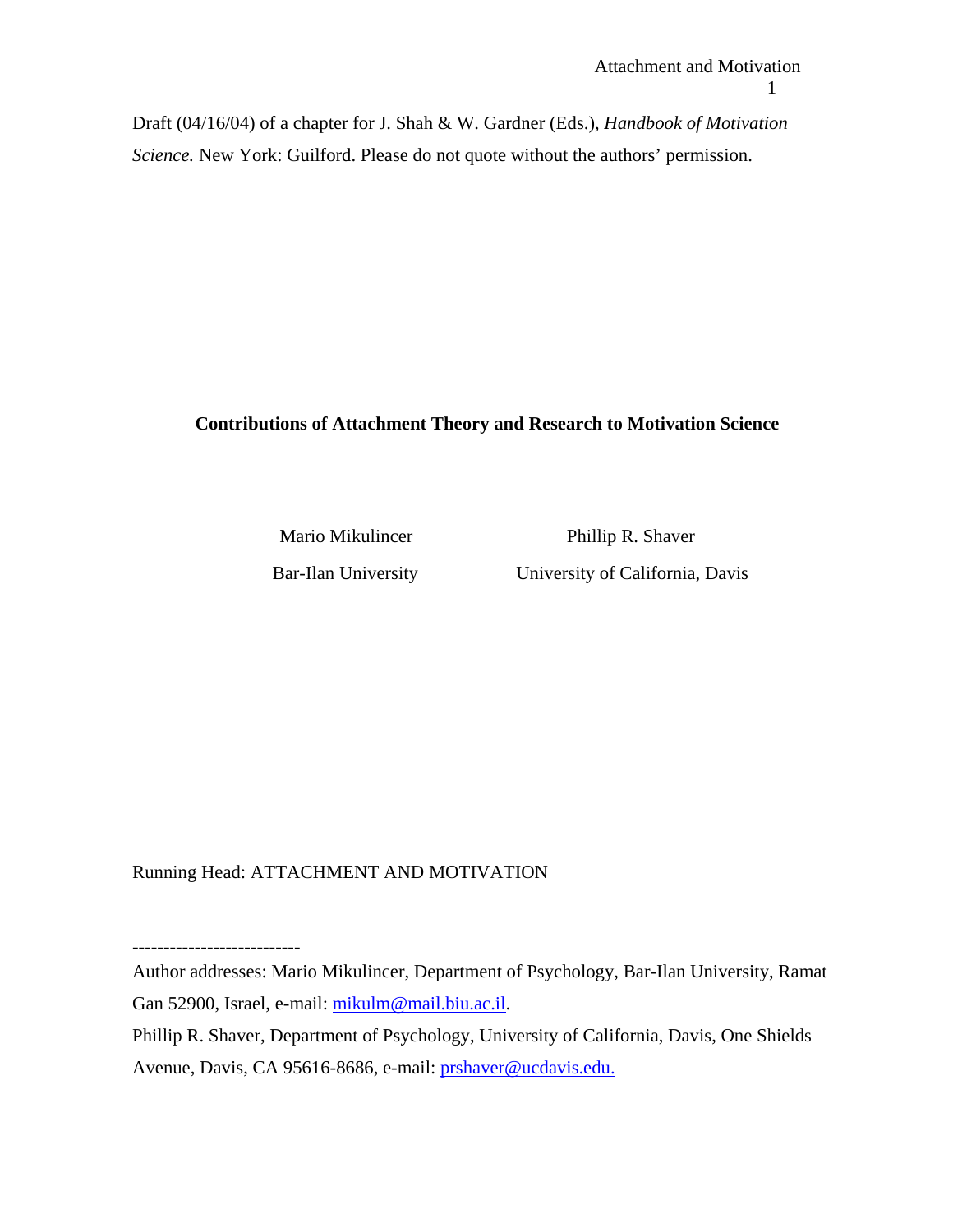Attachment theory (Bowlby, 1982/1969, 1973) was a strongly motivational theory from the start. Beginning with his training in child psychiatry, Bowlby (1944) wondered what motivated young "juvenile thieves," many of whom had suffered from what he called "maternal deprivation" (e.g., loss of mother, separation from mother, inadequate mothering, disruptive experiences in foster or institutional care). Trained as a psychoanalyst, Bowlby assumed that the explanation of disordered behavior lay somewhere in childhood, especially in early social relationships, but he was dissatisfied with the Freudian and object relations versions of psychoanalytic theory he encountered while training as a psychoanalyst. These theories tended to conceptualize human motivation in terms of "drives" and view the mind as powered by "psychic energy." They explained a child's ties to mother in terms of benefits associated with feeding and other forms of drive reduction. They also based their conception of childhood relationships on theory-laden clinical conversations with adults.

Over a period of years, beginning around the end of World War II, Bowlby began to focus on the actual relations between infants and their mothers, observing them at the Tavistock Clinic in London and participating in the making of films about children's reactions to separations from mother (often when mother or child went alone to the hospital, which in those days entailed separation; see Robertson & Bowlby, 1952). Bowlby focused on the "making and breaking" of what he called "affectional bonds" between infants and mothers (Bowlby, 1979) and the reasons for their seemingly profound effects on personality development and behavior in subsequent close relationships.

Bowlby was influenced by several scientific developments in the mid-twentieth century, especially control systems theory, cognitive developmental theory, and ethology. He created a "behavioral systems" model of motivation, according to which certain evolved behavioral systems, such as the attachment system, the caregiving system, the exploration system, and the sexual system, served particular functions critical to survival and reproduction. He viewed these systems as "goal directed" and "goal corrected" – that is, working like servomechanisms that were turned on, or "activated," by certain stimuli or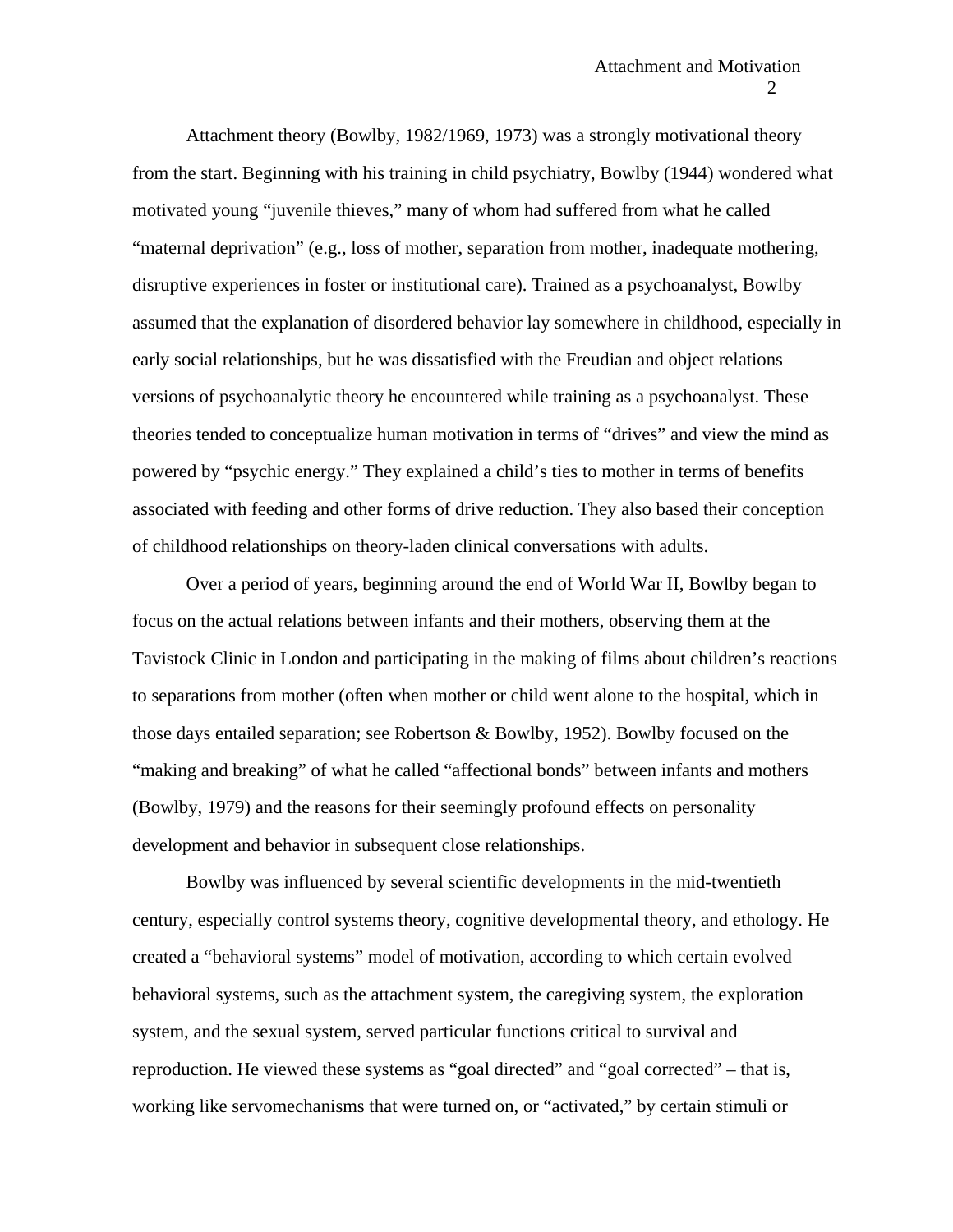situations and "deactivated" or "terminated" by other stimuli and situations (basically, by the attainment of what he called "set goals" and successful avoidance of feared dangers). After operating repeatedly in a particular environment, usually a home environment that included parental responses to behavioral-system activation, a child was conceptualized as constructing "internal working models" of self, relationship partners, and the environment that altered the operating parameters of associated behavioral systems and provided expectations about possible access routes and barriers to goal attainment, and about the expected affective outcomes of goal attainment or goal obstruction.

According to Bowlby (1982/1969), this new conception of motivation rendered the Freudian notion of drives unnecessary. Goal directed and corrected behaviors were activated not by an accumulation of psychic energy or a desire to reduce the level of psychic energy to zero (notions associated with Freud), but by conditions within a person or the person's environment that activated behavior intended to achieve a certain goal state or avoid threats and dangers. Behavioral intensity was viewed as a function of the appraised effort needed to attain a targeted goal state, or of the overriding of one behavioral system by another, either when the set-goal of the overridden system was attained or an alternative behavioral system was activated at a higher level. For example, when an infant of, say, 14 months of age encounters pain or environmental threats (a pin prick, unexpected noises, the appearance of a stranger, a frightening animal, sudden darkness), he or she terminates whatever activity is in progress (e.g., exploring the environment or affiliating with a peer) and searches visually for a caregiver, perhaps calling out to that person or beginning to cry, and, if possible, moving quickly to the person's side and signaling to be picked up, protected, or comforted. If the caregiver provides adequate comfort, the infant may quickly become interested once again in play or exploration and signal to be put down.

From the 1960s to the present, Bowlby's theory, especially as operationalized and elaborated by Ainsworth (e.g., Ainsworth, Blehar, Waters, & Wall, 1978) has generated hundreds of studies of infant-caregiver attachment, parental caregiving (viewed as structured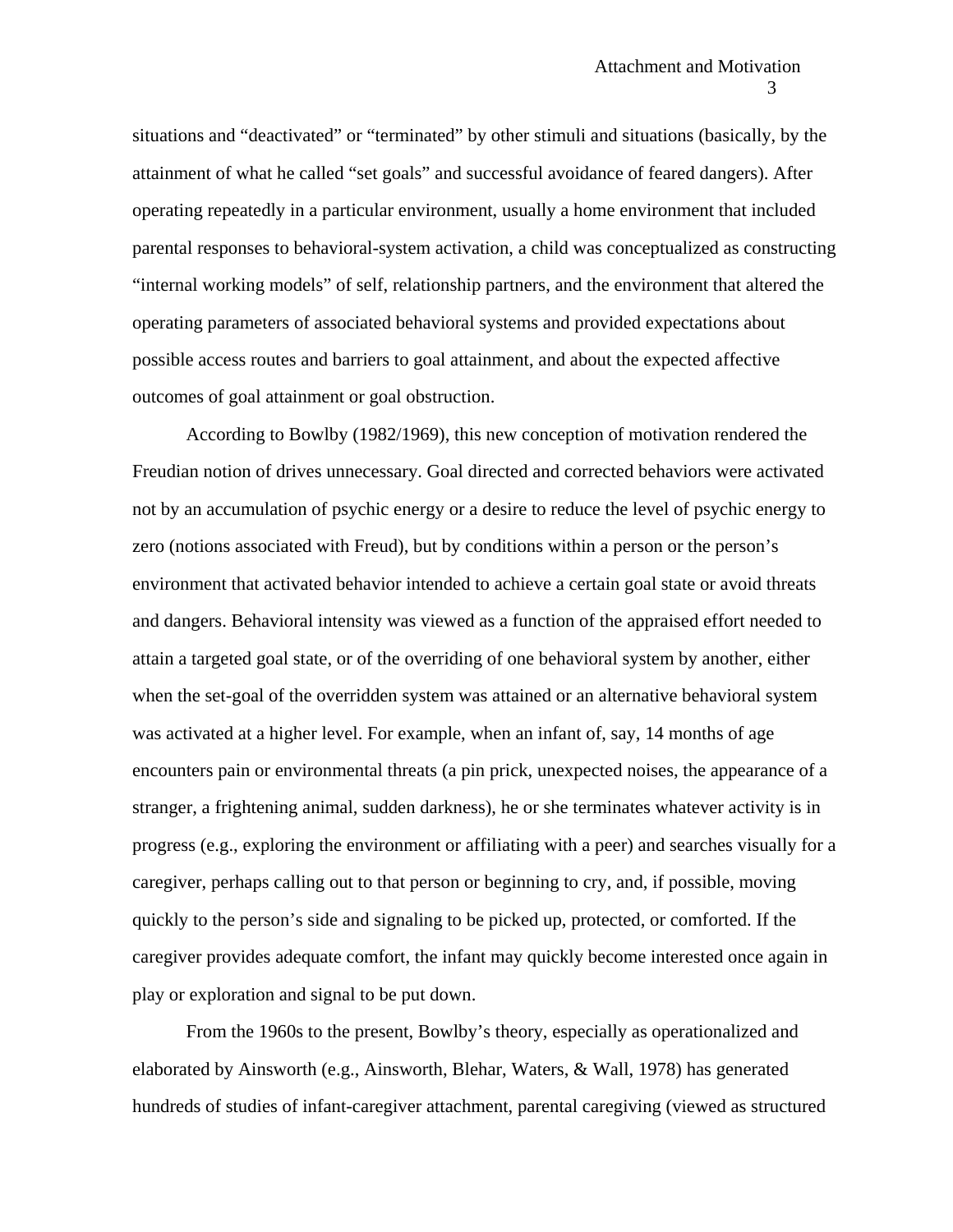and guided by a caregiving behavioral system; George & Solomon, 1999), and short- and long-term social and personality sequelae in various age periods (see Cassidy & Shaver, 1999, for reviews of this extensive literature). Of most relevance here is the extension of the theory, first to the domain of romantic and marital relationships (Hazan & Shaver, 1987; Fraley & Shaver, 2000; Shaver & Clark, 1994) and then to the broader realm of social and intergroup relations (see the comprehensive review by Mikulincer & Shaver, 2003). In the present chapter we focus on both the normative and individual-difference aspects of Bowlby's theory, highlighting the *attachment behavioral system*, the control system that underlies activation and deactivation of attachment behavior in response to contextual threats and longer-term social experiences. We review evidence related to motivational aspects of attachment behavior, especially in adulthood; present new findings from our laboratories; and propose new ideas about the ways in which variations in attachment-system functioning shape an adult's goals and goal pursuit, both generally and within particular interpersonal settings.

# *Basic Concepts in Attachment Theory and Research*

Bowlby (1982/1969) claimed that the attachment behavioral system, a product of evolution, motivates infants (and older humans as well) to seek proximity to significant others (called *attachment figures*) when protection and care are needed. This system serves regulatory functions (protection from threats and alleviation of distress) in human beings of all ages, but is most directly observable during infancy (Bowlby, 1988). Bowlby (1973) also described important individual differences in attachment-system functioning. Interactions with attachment figures who are reliably available and responsive in times of need promote optimal functioning of the attachment system, establish a relatively stable sense of security and safety, and heighten confidence in proximity seeking as a distress-regulation strategy. When attachment figures are not reliably available and responsive, however, proximity seeking fails to relieve distress, a sense of security is not attained, and strategies of affect regulation other than proximity seeking (*secondary attachment strategies*, called *avoidance* and *anxiety*) are developed.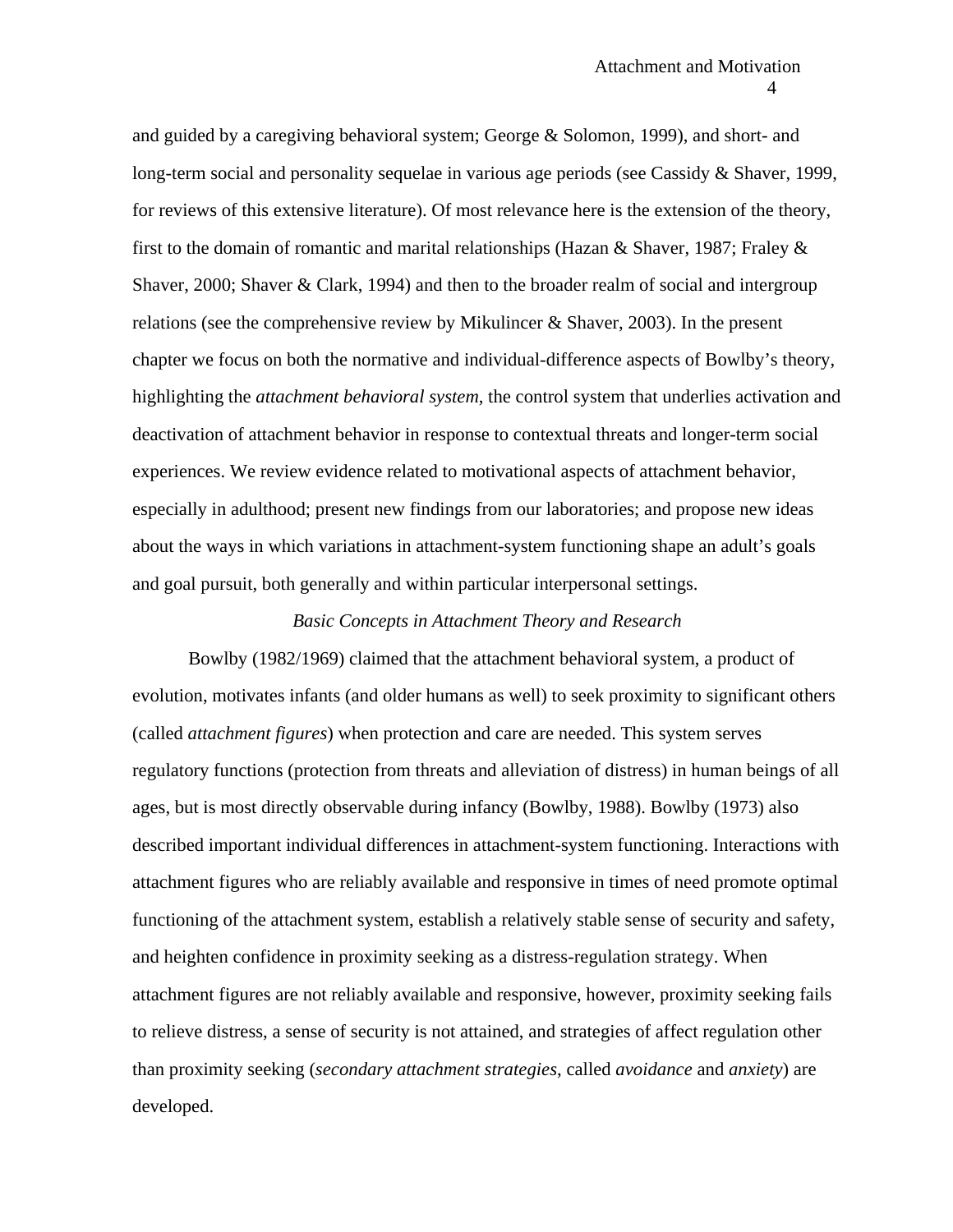Empirical tests of Bowlby's ideas in studies of adults have generally focused on a person's *attachment style* – the systematic pattern of relational expectations, emotions, and behaviors that results from internalization of a particular history of attachment experiences (Fraley & Shaver, 2000). Research, beginning with Ainsworth et al. (1978) and continuing through recent studies by social and personality psychologists (reviewed by Shaver & Mikulincer, 2002), indicates that individual differences in attachment style can be measured with self-report scales tapping two orthogonal dimensions corresponding to the two secondary strategies mentioned above, attachment-related anxiety and avoidance (Brennan, Clark, & Shaver, 1998). A person's position on the avoidance (or avoidant attachment) dimension indicates the extent to which he or she distrusts relationship partners' goodwill and strives to maintain behavioral independence and emotional distance from others. A person's position on the anxiety (or anxious attachment) dimension indicates the degree to which he or she worries that a partner will not be available and supportive in times of need. People who score low on both dimensions are said to be secure, securely attached, or to have a secure attachment style.

Based on an extensive literature review, we (Mikulincer & Shaver, 2003; Shaver & Mikulincer, 2002) proposed a three-phase model of attachment-system activation and dynamics in adulthood. Following Bowlby (1982/1969), we assumed that relatively continuous monitoring of experiences and events results in attachment-system activation when a potential or actual threat is detected. Once the attachment system is activated, an affirmative answer to the question, "Is an attachment figure available and likely to be responsive to my needs?" results in a sense of security and facilitates the application of security-based strategies of affect regulation (Shaver & Mikulincer, 2002). These strategies are aimed at alleviating distress, maintaining comfortable, supportive intimate relationships, and increasing personal adjustment. They consist of optimistic beliefs about distress management, trust in others' goodwill, and a sense of self-efficacy about dealing with threats (Shaver & Hazan, 1993). These are the characteristics of securely attached individuals.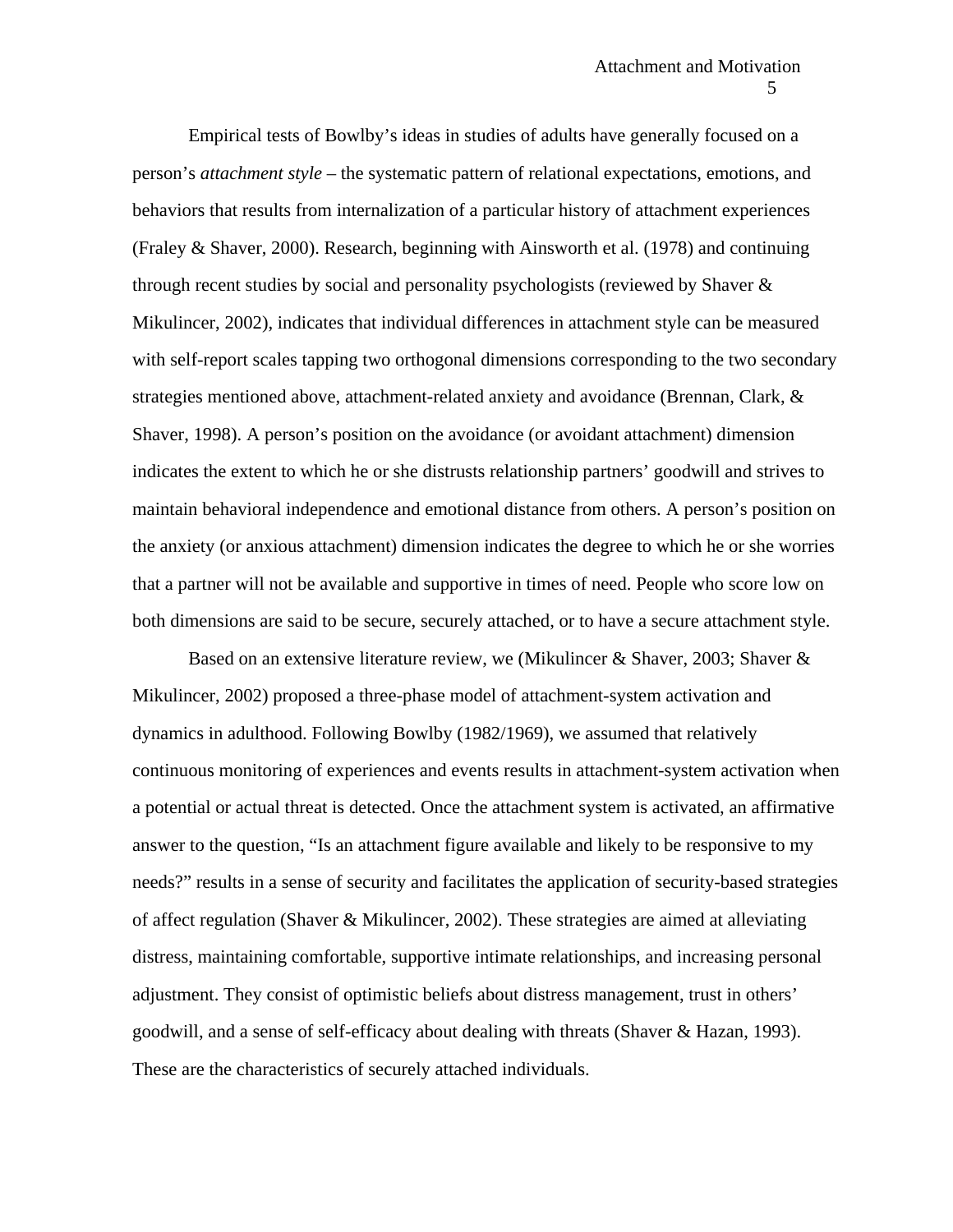Perceived unavailability of an attachment figure results in attachment insecurity, which forces a decision about the viability of proximity seeking as a protective strategy. When proximity seeking is appraised as likely to be successful, assuming that sufficient effort is expended, a person tends to make very energetic, insistent attempts to attain proximity, love, and support. These intense efforts are called *hyperactivating strategies* (Cassidy & Kobak, 1988), because they involve strong activation of the attachment system until an attachment figure is perceived to be available and willing to provide safety and security. These strategies include attempts to elicit a partner's involvement through clinging and controlling responses and over-dependence on relationship partners as a source of protection (Shaver & Mikulincer, 2002). They also involve increased vigilance to threat-related cues, reduction in the threshold for detecting cues of attachment figures' unavailability, and maintenance of threat-related emotions and concerns in working memory – psychological maneuvers that keep the attachment system chronically activated (Shaver & Mikulincer, 2002). These concomitants of attachment-system hyperactivation are characteristic of people who score high on attachmentanxiety scales (Mikulincer & Shaver, 2003).

Appraising proximity seeking as unlikely to alleviate distress and perhaps even likely to exacerbate it results in inhibition of the quest for support and active attempts to handle distress alone. These secondary approaches to affect regulation are called *deactivating strategies* (Cassidy & Kobak, 1988), because their primary goal is to keep the attachment system deactivated so as to avoid the frustration and distress of continued attachment-figure insensitivity or unavailability. These strategies involve denial of attachment needs, avoidance of emotional involvement and dependence in close relationships, suppression of threat- and attachment-related thoughts, and adoption of a self-reliant attitude. (Bowlby called this strategy "compulsive self-reliance."). These aspects of deactivation are characteristic of people who score high on measures of avoidant attachment (Mikulincer & Shaver, 2003).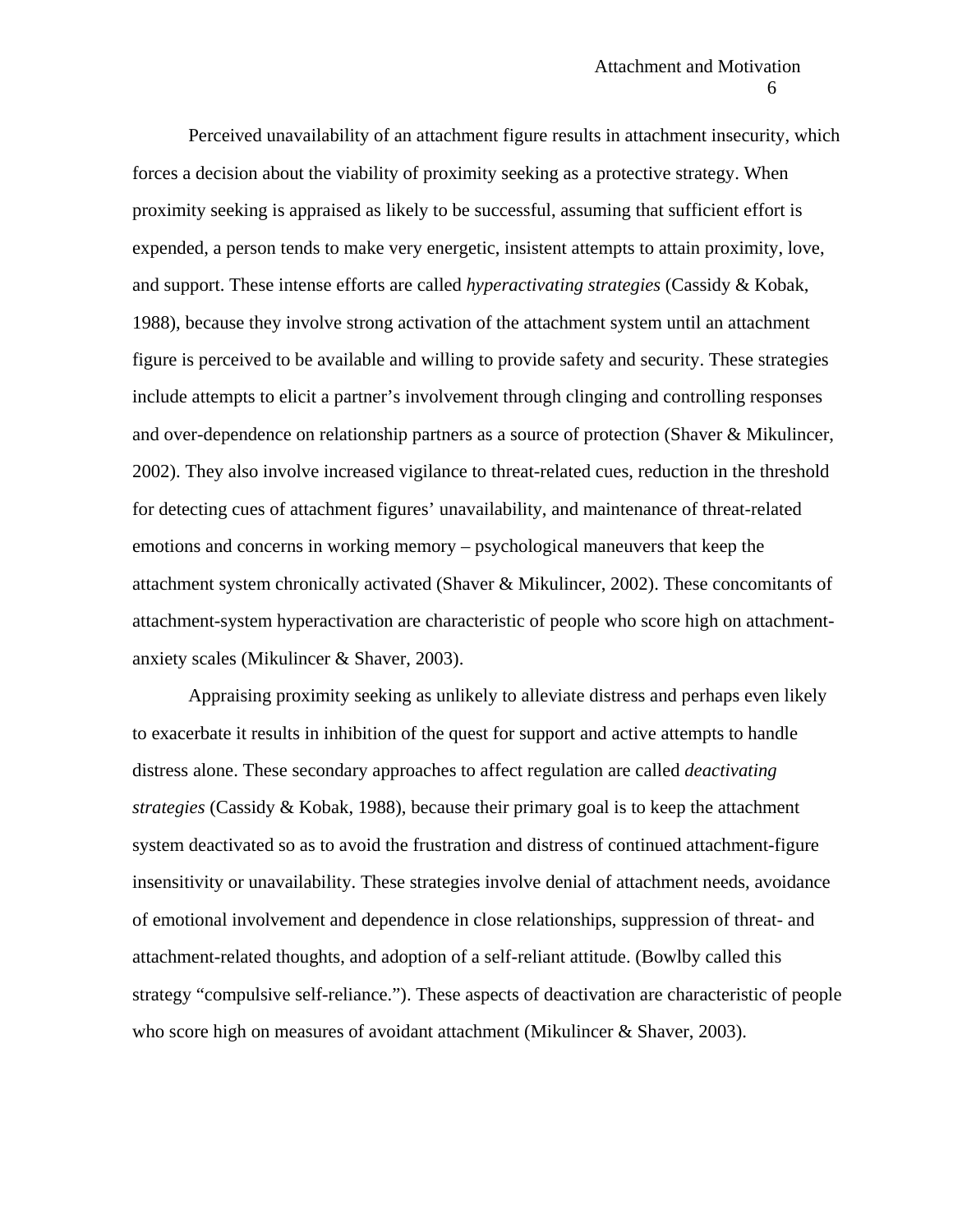## *The Motivational Implications of the Attachment System Construct*

When using the term "behavioral system," Bowlby (1982/1969) referred to a speciesuniversal, innate neural program that organizes an individual's behavior in ways that facilitate the satisfaction of fundamental human needs and thereby increases the likelihood of survival, adaptation, and reproduction. As such, a behavioral system can be viewed as a motivational device that transforms what were originally neutral person-environment transactions into either desired "goal states" that facilitate need satisfaction or aversive "anti-goal states" that interfere with or hinder need satisfaction. A behavioral system includes appetitive and aversive components that direct and organize intentional behavior. It can initiate approach tendencies that move a person toward desired goal states or avoidance tendencies that move the person away from aversive anti-goal states. Behavioral systems also motivate a person to monitor, appraise, and evaluate goal-relevant internal and external cues, and to learn new means-end associations and stimulus-response contingencies that improve system functioning and facilitate need satisfaction.

In the case of the attachment behavioral system, Bowlby (1982/1969) focused on the fundamental need for care and protection and the innate predisposition to search for and maintain proximity to protective and caring others in times of need. When this system is activated, it transforms proximity-maintenance and the attainment of security, comfort, and protection into major goal states, and rejection, separation, and attachment-figure unavailability into aversive anti-goal states. It also directs a person's cognitive processes and actions toward the attainment of proximity, love, and security, and the avoidance of, or resistance to, certain person-environment transactions, such as separation from attachment figures, that threaten the sense of security.

Bowlby's ideas about the motivational predisposition to seek proximity to others for the sake of care and protection have received extensive empirical support. In times of need, infants show a clear preference for their caregiver, engage in intense proximity-seeking, and are soothed by a caregiver's presence and support (e.g., Ainsworth, 1973, 1991). Conceptually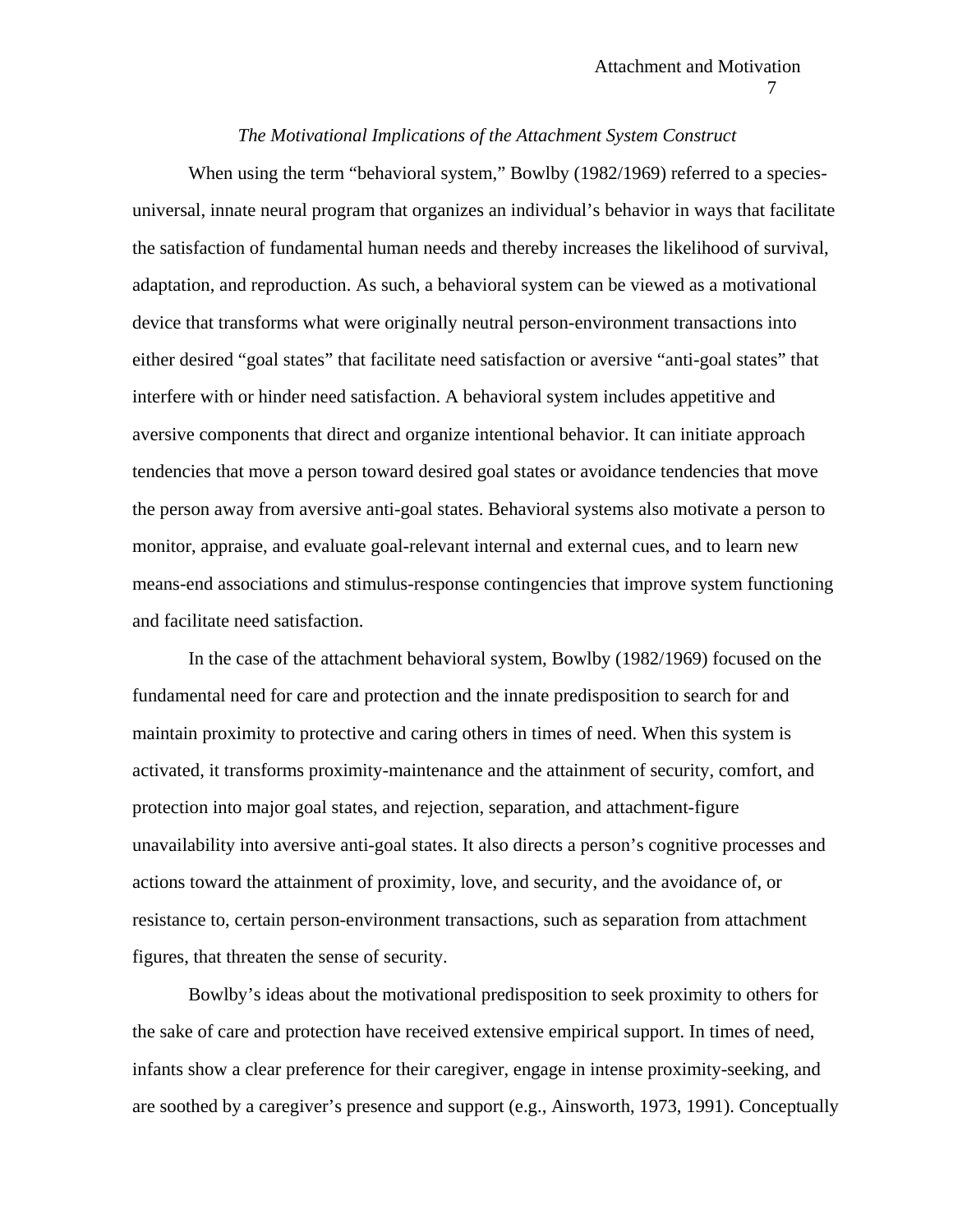parallel research with adults has shown that people are likely to choose to affiliate with a sympathetic other while awaiting a noxious event (see Shaver & Klinnert, 1982, for a review and Fraley & Shaver, 1998, for a specific example of impending separation of attached romantic partners) and to turn to others for support while, or immediately after, encountering stressful events (see Lazarus & Folkman, 1984, for a review).

Recently, we (Mikulincer, Birnbaum, Woddis, & Nachmias, 2000; Mikulincer, Gillath, & Shaver, 2002) found that adults react to even minimal threat cues with activation of proximity-related thoughts and mental representations of security-providing attachment figures. In these studies, subliminal priming of a threat word (e.g., illness, failure) was found to heighten cognitive accessibility of attachment-related mental representations, indicated by faster lexical-decision times for proximity-related words (e.g., love, closeness) and names of people nominated as providing protection and security (e.g., the name of a parent, spouse, or close friend). Interestingly, these effects were circumscribed to attachment-related representations and were not found for attachment-unrelated words or the names of people other than attachment figures, including family members who were not nominated as securityproviding attachment figures.

There is also extensive evidence for the theoretical proposition that attachment-figure unavailability is an aversive anti-goal state. Ethological observation of infants separated from their mothers (e.g., Heinicke & Westheimer, 1966; Robertson & Bowlby, 1952) reveals that inaccessibility or absence of an attachment figure evokes intense distress, anxiety, anger, protest, and yearning. In adulthood, bereavement research also indicates that attachment-figure unavailability due to partner death is one of the most painful experiences a person can endure, one that typically elicits extreme distress, sorrow, despair, and painful longing for the deceased partner (see Fraley & Shaver, 1999, for a review). Similar emotional reactions have also been observed following the break-up of romantic relationships (e.g., Feeney & Noller, 1992; Simpson, 1990). Milder but still consequential forms of distress often occur even after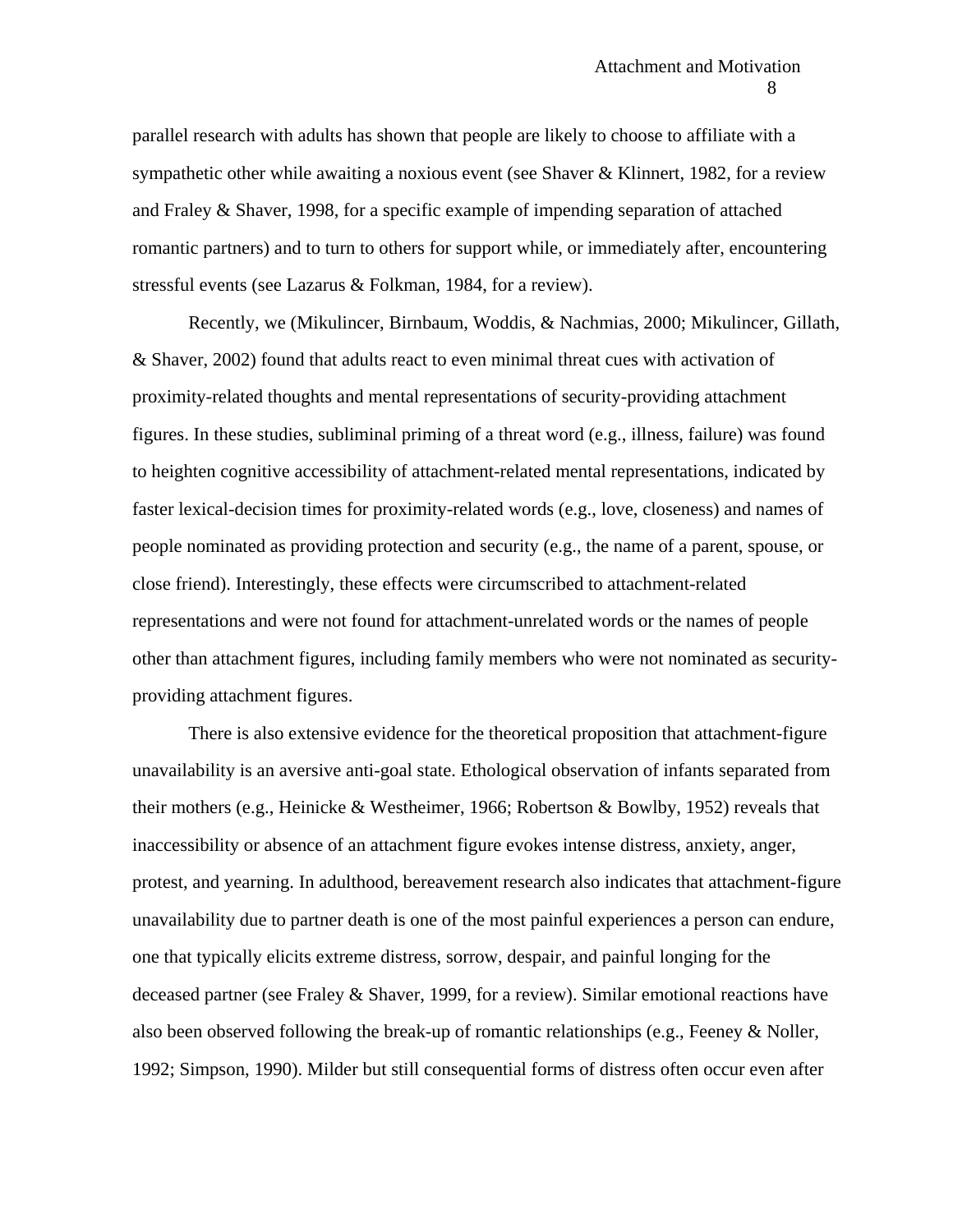separations from one's spouse (e.g., see Vormbrock, 1993, for a review of studies on wartime and job-related separations).

Adult attachment research has also provided information about the positive emotions associated with actual or symbolic reunions with attachment figures. For example, reunion with a spouse after a wartime or job-related separation is experienced as highly exciting and exhilarating (Vormbrock, 1993), as we often see in the news when troops return from service abroad and are greeted at the airport by their loved ones. In a recent series of studies (Mikulincer, Hirschberger, Nachmias, & Gillath, 2001; Mikulincer & Shaver, 2001), we found that a variety of experimental techniques can activate mental representations of internalized attachment figures and cause positive affective reactions similar to those produced by actual reunions. Mikulincer, Hirschberger, et al. (2001) found that these same techniques led to more positive evaluations of previously neutral stimuli, and did so even under threatening conditions, eliminating the usual negative effects of such situations on feelings about formerly neutral stimuli. In short, in line with theory, even the mere symbolic availability of an attachment figure has a measurably soothing effect.

According to Bowlby (1982/1969), behavioral systems operate in a complex goaloriented and goal-corrected manner. The activation of a system instigates intentions and behaviors directed toward achieving a particular goal state and avoiding anti-goal states; it also initiates evaluative processes that assess progress toward the goal and induce corrective adjustments to make goal attainment more likely. One of Bowlby's most important observations, which increased his confidence in the notion of goal-corrected rather than merely habitual behavior, is that particular behavioral sequences get altered when necessary to put a person, even an infant, back on the track of goal attainment. In the case of the attachment system, this flexible, goal-directed and goal-corrected adjustment of behavior requires monitoring and appraisal of threatening events and of one's inner states (e.g., distress, security); monitoring and appraisal of an attachment figure's responses to one's proximityseeking attempts; and monitoring and appraisal of the effectiveness of the chosen behaviors in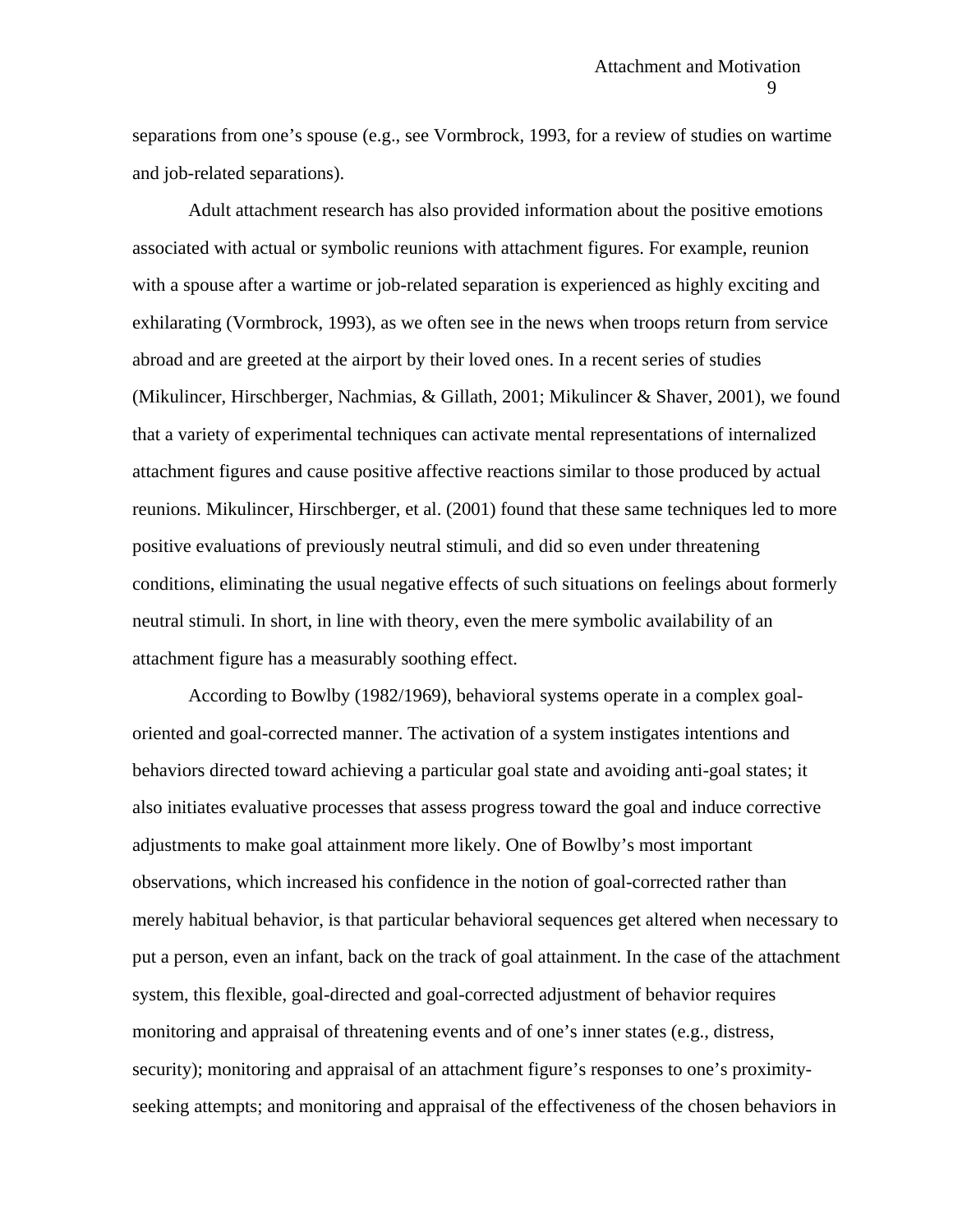a given context. These cognitive and cybernetic operations organize intentional behavior aimed at attaining security and satisfying basic needs for care and protection.

Borrowing from more recent feedback-control theories (e.g., Carver & Scheier, 1981, 1990; Carver, Sutton, & Scheier, 2000), our model of attachment-system functioning involves self-regulatory feedback loops that shape the course and consequences of proximity-seeking efforts. While in the process of seeking affection, comfort, and protection, people either explicitly or implicitly compare their current state with the attachment system's reference values (goal and anti-goal states), adjust proximity-seeking efforts to reduce the distance to the goal state or increase the distance from anti-goal states, and decide whether to persist in or disengage from proximity-seeking efforts after discovering that they are unsuccessful. In other words, a choice is made between the aforementioned hyperactivating and deactivating strategies.

Beyond these general, normative features of the attachment behavioral system, there are, as already mentioned, important individual differences in security versus insecurity and between attachment-related anxiety and avoidance. In the following sections, we consider the effects of these individual differences on (a) the goals people pursue in social interactions and close relationships, (b) the organization of personal goals, (c) the dynamic processes of goal engagement and disengagement, and (d) the balance between approach and avoidance motivational tendencies.

#### *Attachment Orientations and Interaction Goals*

 In our model, recurrent failure to attain a sense of safety and security and the consolidation of a secondary attachment strategy (hyperactivating, deactivating, or some combination) lead to the endorsement of goals that radically affect the way people deal with threats and threat-related emotions. For anxious and avoidant individuals, proximity seeking for the sake of protection and care often gives way to the goal of managing attachment-system activation and the pain caused by failing to achieve security. Whereas hyperactivating strategies lead anxiously attached people to keep their attachment system chronically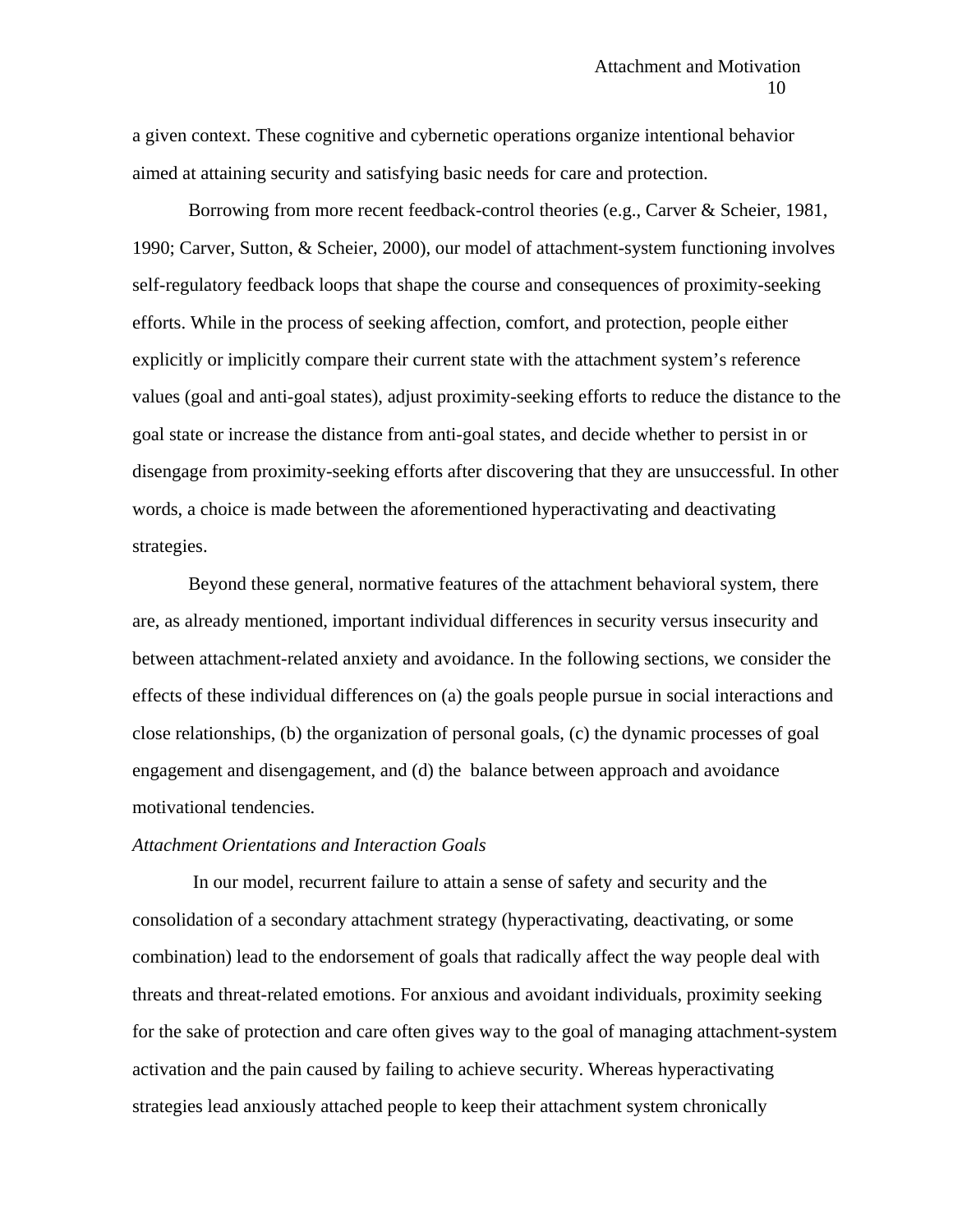activated, constantly on the alert for threats, slights, separations, and losses, deactivating strategies lead avoidant people to suppress the attachment system and inhibit proximityseeking efforts. That is, each of the major secondary attachment strategies has a specific regulatory goal, and the resulting attachment orientation (anxious or avoidant) is warped in the direction of attaining this goal. These goals account for the ways in which people scoring high on measures of attachment anxiety or avoidance construe themselves, appraise relationship partners, cope with threats, and regulate distressing thoughts and memories (see Fraley, Davis, & Shaver, 1998; Mikulincer & Shaver, 2003; Shaver & Mikulincer, 2002, for reviews).

Variations in attachment history and attachment-system functioning are important for understanding a person's goals in social interactions and close relationships. People who succeed in attaining a sense of security learn that proximity seeking is rewarding, and so tend to organize their interactions around the goals of interdependence, closeness, and intimacy. In contrast, reliance on hyperactivating strategies causes anxiously attached people to organize their interactions around an unquenchable need for security, and so to engage in clinging, controlling, and hypervigilant behaviors intended to assure a partner's love and attention but paradoxically often inciting anger, distancing, or abandonment. Reliance on deactivating strategies leads avoidant individuals to organize their interactions around desires for autonomy and control and to perceive interdependence and closeness as aversive anti-goal states. Research shows that these interaction goals can account for attachment-style differences in interpersonal trust (e.g., Collins & Read, 1990; Mikulincer, 1998), patterns of self-disclosure (e.g., Keelan, Dion, & Dion, 1998; Mikulincer & Nachshon, 1991), excessively seeking reassurance from a romantic partner (Shaver, Schachner, & Mikulincer, 2004), sexual behavior (Schachner & Shaver, 2002, 2004), and strategies for dealing with interpersonal conflicts (e.g., Scharfe & Bartholomew, 1995; Simpson, Rholes, & Phillips, 1996).

Two recent studies (Avihou, 2004; Raz, 2002) provide even more direct evidence concerning the hypothesized attachment-style differences in interaction goals, based on coding the "core conflictual relationship themes" (CCRT; Luborsky & Crits-Christoph, 1998) in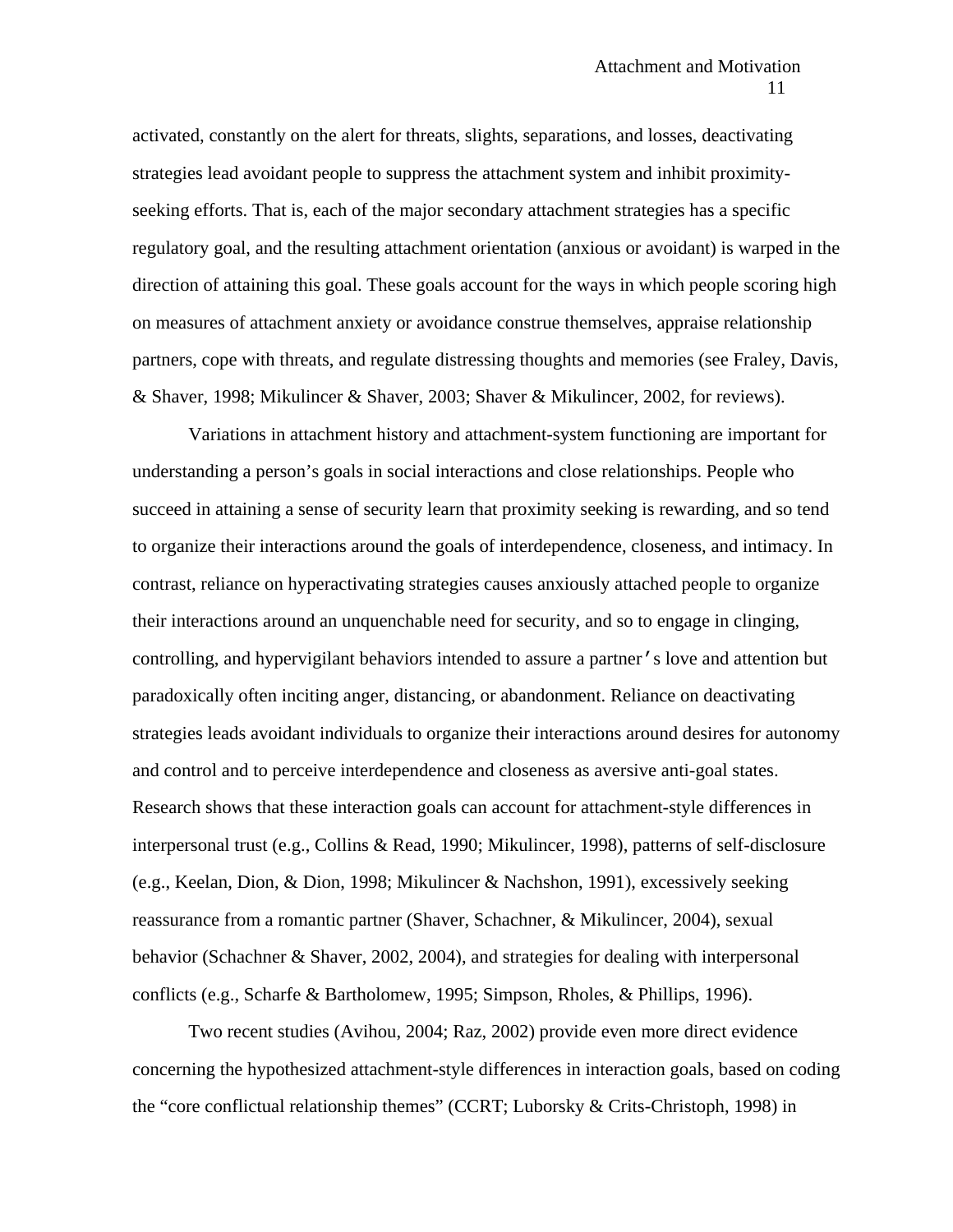people's open-ended narratives. In Raz's (2002) study, participants completed a measure of attachment style (the Relationship Questionnaire; Bartholomew & Horowitz, 1991) and the Relationship Anecdotes Paradigm (Luborsky & Crits-Christoph, 1998). Specifically, participants were asked to recall three meaningful interactions with significant others and describe in each case what happened, including what they and their partner said and did. Two independent judges, blind to participants' attachment scores, read the narratives and used the CCRT coding scheme to extract the underlying needs, motives, and intentions that were expressed in these narratives (the *wish* component of the CCRT). Raz found that self-reports of attachment anxiety were associated with wishes for security and for being loved and accepted by significant others – the major goal of hyperactivating strategies. Self-reports of attachment avoidance were associated with two major wishes: (1) to assert oneself and be independent and (2) to retain interpersonal distance and avoid conflicts. These are the goals of deactivating strategies.

Raz's (2002) findings were conceptually replicated in Avihou's (2004) study of the thematic content of dreams. Fifty-five Israeli undergraduates completed the Experience in Close Relationships scale (ECR; Brennan et al., 1998) tapping variations in dispositional attachment anxiety and avoidance. Then, for 30 consecutive days, participants completed a diary questionnaire each morning before going to school or work, a questionnaire in which they were asked to recall any memorable dreams or dream fragments from the previous night. If they had such memories, they were asked to write a detailed description of their dream(s). The number of reported dreams ranged from 7 to 27 across the month-long period and averaged 14 dreams. Two independent judges, blind to participants' attachment scores, analyzed each dream episode that contained a narrative of interpersonal interactions using the CCRT coding scheme (1152 dream episodes) and extracted the wishes expressed in each episode. For each participant, the pervasiveness of a wish was computed by dividing the number of dream episodes in which a wish occurred by the total number of dream episodes scored.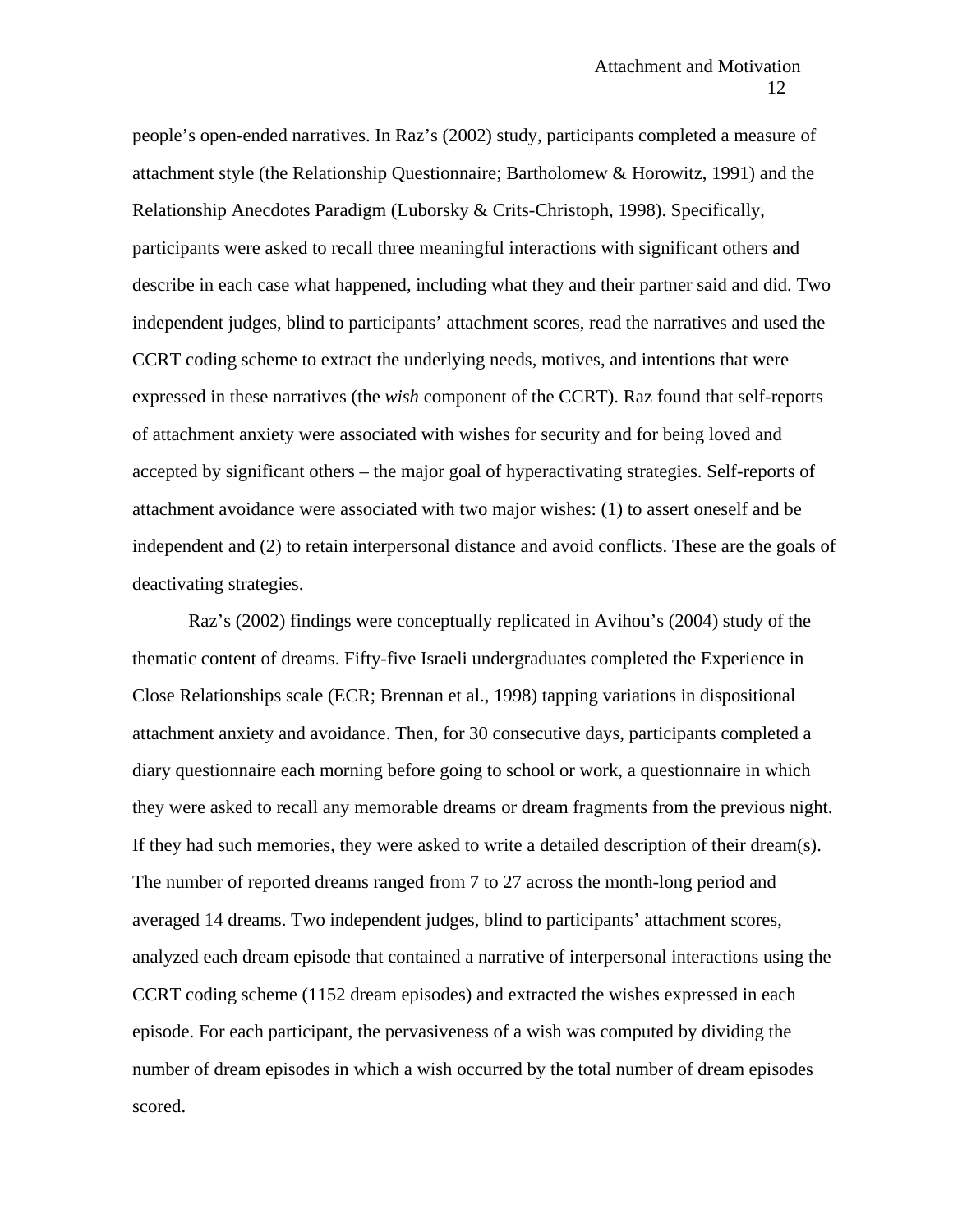The findings indicated clearly that attachment-related interaction goals are manifested in dreams. On the one hand, the wishes expressed in the dreams of anxiously attached individuals reflected hyperactivation of the attachment system and the goals associated with hyperactivation. Specifically, self-reported attachment anxiety was associated with the pervasiveness of wishes to be loved and accepted by others and to be controlled by them, and inversely associated with the wish to help needy others. On the other hand, the wishes expressed in the dreams of avoidant individuals reflected deactivation of the attachment system. Self-reported avoidant attachment was associated with the pervasiveness of wishes to assert oneself and be independent, to oppose and control others, and to be distant and avoid interpersonal conflicts.

# *Attachment Orientations and the Construal and Organization of Personal Goals*

 Theory and research on personal goals indicate that people differ not only in the goals they pursue, but also in the ways in which they cognitively appraise and organize their goals (e.g., Cantor & Langston, 1989; Emmons, 1986, 1997). In a review of research on "personal strivings" – the goals a person regularly tries to attain – Emmons (1992, 1997) specified four dimensions along which people vary in their construal of personal strivings. The first dimension is *degree of commitment* – the value and importance placed on personal goals and the effort invested in pursuing them. The second dimension is *anticipated outcome of goal pursuit* – the expectations of success and personal control in attaining one's habitual goals. The third dimension is *appraisal of threats/demands in goal pursuit* – the difficulties, obstacles, and problems people anticipate encountering as they strive toward their goals. The fourth dimension, *level of abstraction*, concerns the extent to which people frame their central goals in broad and abstract terms ("being a psychologist") versus narrow and concrete terms ("getting an A in a psychology course").

Beyond characterizing these properties of people's goal striving, Emmons (1997) discussed three dimensions along which people vary when organizing their strivings within a goal system. The first dimension is *level of inter-goal conflict* – the extent to which people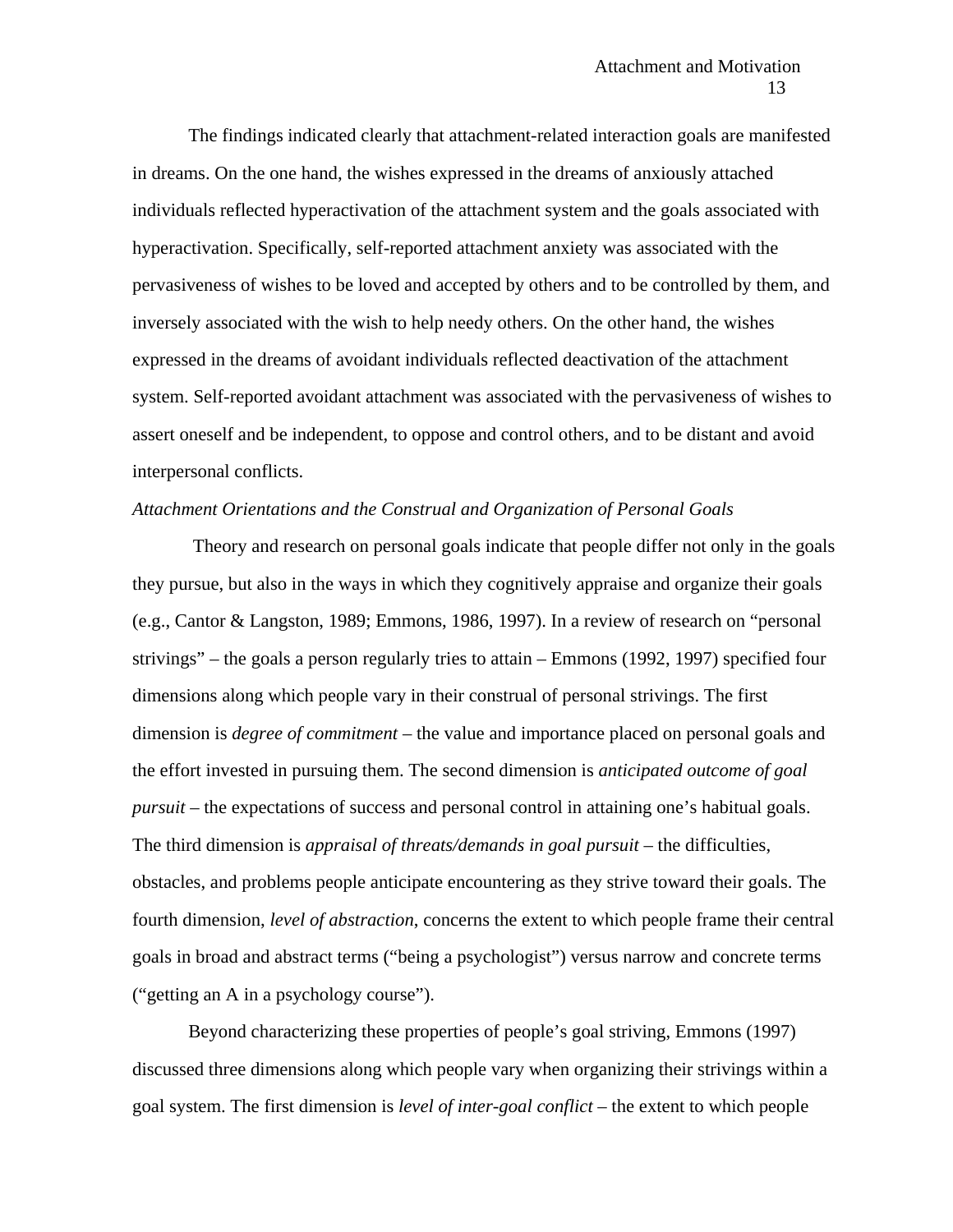believe that the pursuit or attainment of one goal interferes with the pursuit or attainment of another. The second dimension, *goal differentiation*, concerns the extent to which people perceive their goals as distinct, dissimilar, and unrelated to each other. The third dimension is *goal integration* – the extent to which people possess superordinate goal categories that connect different subordinate goals without eliminating their uniqueness and contradictions. Highly integrated people can compare different goals, appraise the interactions among the goals, evaluate tradeoffs, and view specific goals as alternative means for attaining superordinate goals or supporting personal meaning structures. Less integrated people have fragmented goal systems in which different goals are not coherently linked to an overarching, unifying goal or set of goals.

Variations in construal and organization of personal goals are important for understanding goal engagement and disengagement and the affective states that accompany and follow goal pursuit (Emmons, 1986, 1997). For example, whereas positive expectations of anticipated outcomes can facilitate goal engagement and maintenance of positive affect during goal pursuit, high levels of threat appraisal and inter-goal conflict can hinder goal engagement and elicit negative affect. Research has shown that these variations have important implications for psychological and physical well-being (e.g., Emmons, 1986, 1992; Emmons & King, 1988). Whereas high levels of inter-goal conflict and a high level of abstraction in framing personal goals are associated with depression and distress, the tendency to frame personal goals in concrete and narrow terms is associated with physical disorders (Emmons, 1992; Emmons & King, 1988). Sheldon and Emmons (1995) also found that people characterized by a high degree of goal integration feel more committed to their personal strivings and more successful in attaining them than less integrated people.

This research led us to propose that variations in attachment-system functioning would affect the way people construe and organize their personal strivings. On the one hand, anxious hyperactivating strategies should bias appraisals of anticipated outcomes and threats or demands during goal pursuit. According to our model, anxiously attached people tend to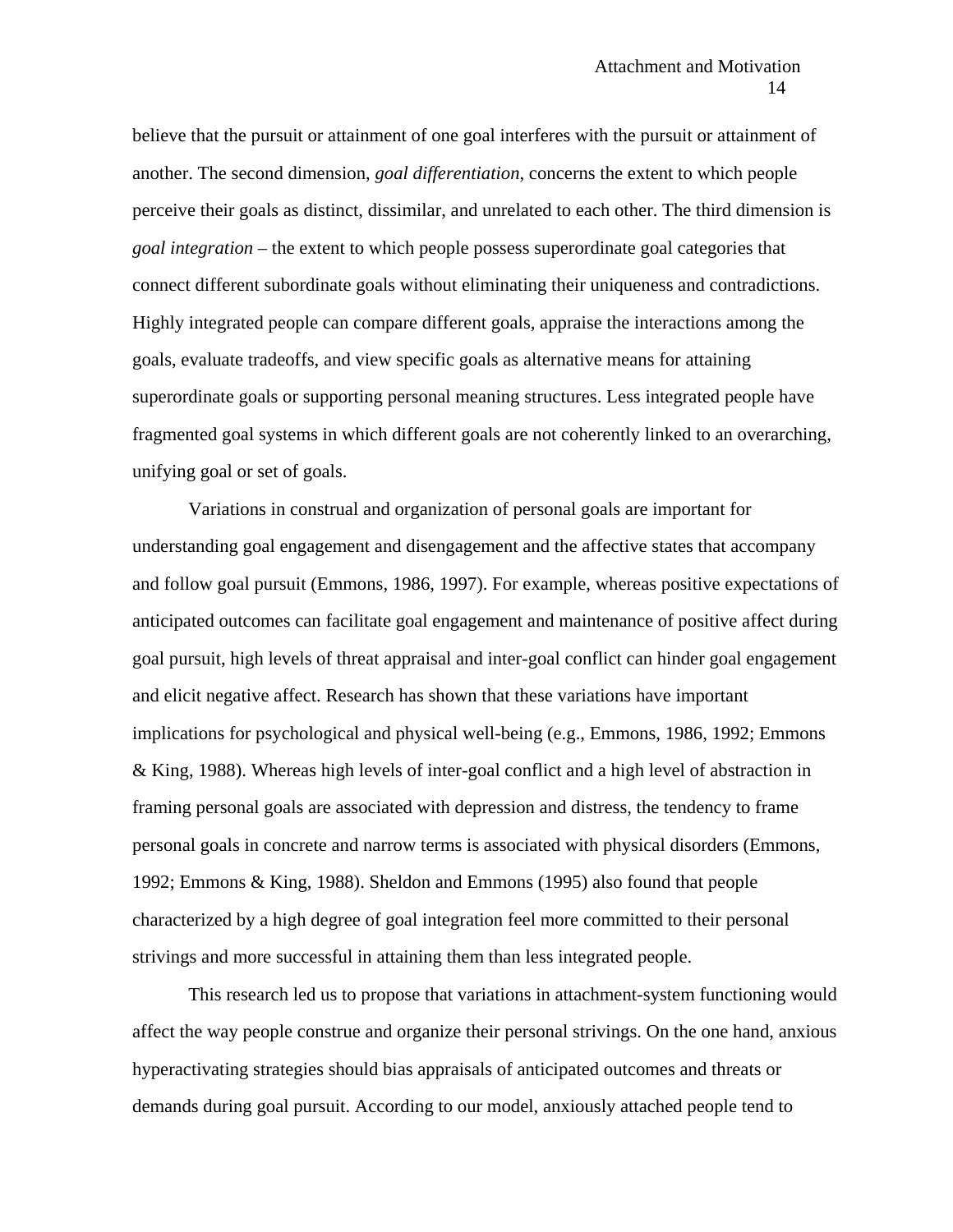exaggerate threats and adversities as part of maintaining the attachment system in a chronically activated state. They also tend to appraise and present themselves as helpless and weak, hoping to elicit other people's compassion, love, and support. Such hyperactivating maneuvers may lead anxiously attached people to appraise threats and problems during goal pursuit in inflated terms and to hold negative and pessimistic expectations about their ability to attain personal goals.

Hyperactivating strategies also interfere with the ability and willingness to pursue nonattachment goals before attachment security has been attained (Bowlby, 1982/1969; Mikulincer & Shaver, 2003). Anxiously attached people are so focused on the need for security that they have few resources left to engage in other kinds of goal-directed activities. Furthermore, they may perceive these activities as interfering with the pursuit of security, because they draw attention and effort away from security-attainment. As a result, chronic reliance on hyperactivating strategies may lead to high levels of perceived conflict between goals and interfere with the formation of an integrated, coherent goal system.

On the other hand, avoidant, deactivating strategies promote disengagement from the pursuit of attachment security, and they may also discourage personal involvement in other kinds of demanding and challenging activities because these can easily generate frustration and pain, which naturally tend to reactivate the attachment system (Mikulincer & Shaver, 2003). These strategies may cause avoidant individuals to defensively reduce their degree of commitment to and investment in goal pursuit. Moreover, they may encourage avoidant individuals to frame their strivings in more concrete and narrower terms, because broader and more abstract strivings tend to require greater risk and investment, opening a person up to greater frustration and disappointment (Little, 1989).

This defensive stance may also encourage segregation of attachment-related goals from other kinds of goals in one's personal goal system (Bowlby, 1980). Deactivating strategies involve denial of attachment-related goals, suppression of thoughts related to these goals, and the establishment of accessibility barriers to attachment-related mental contents (Mikulincer &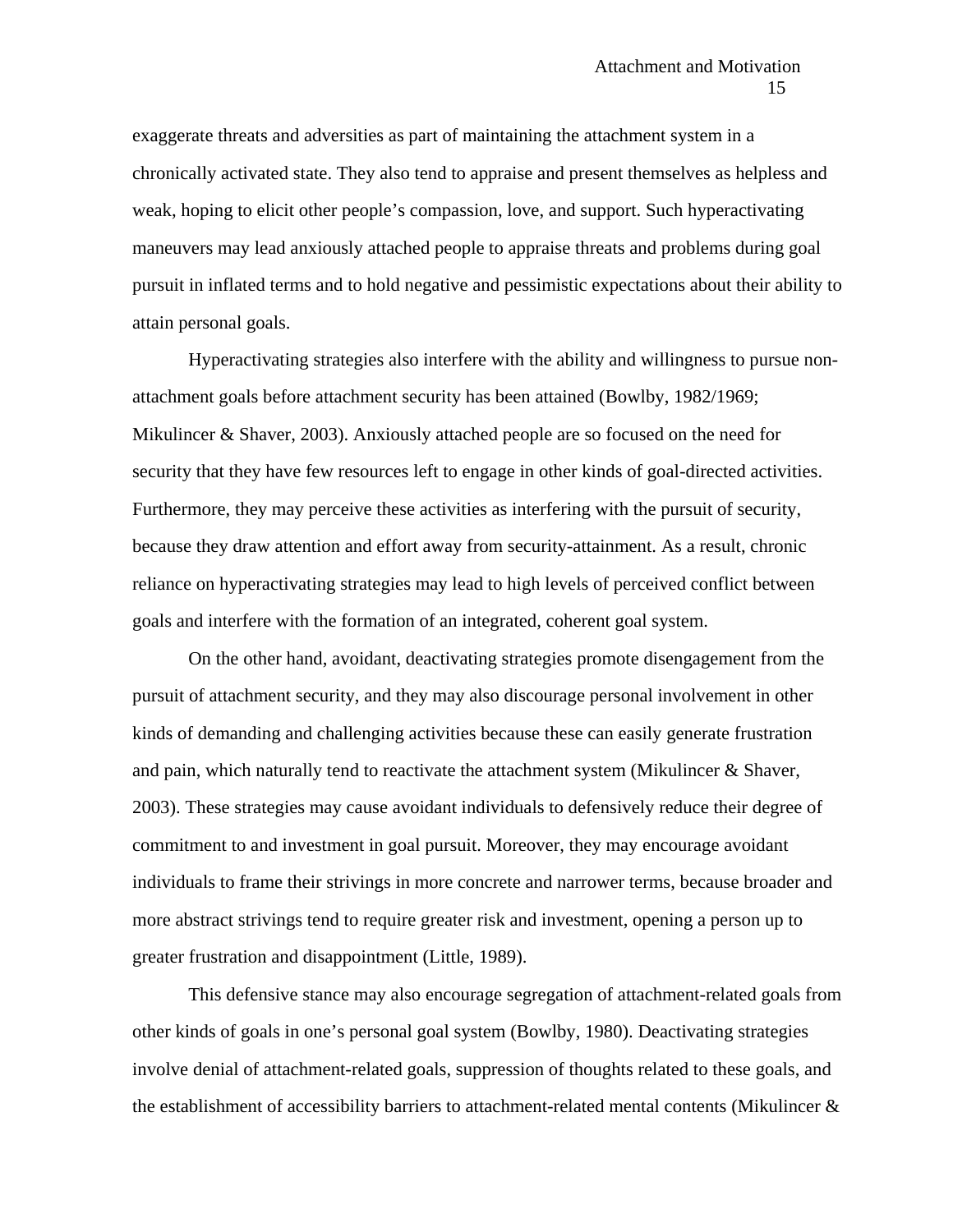Shaver, 2003). This defensive exclusion of attachment-related goals can lead to fragmentation within the personal goal system and interfere with the formation of an integrated and coherent superordinate system.

We recently conducted a correlational study examining the hypothesized associations between attachment orientations and construal and organization of personal goals. In the first session of the study, 80 Israeli undergraduates (41 women, 39 men) completed a brief, 10-item scale tapping attachment anxiety and avoidance (Mikulincer, Florian, & Tolmacz, 1990), along with measures of trait anxiety and self-esteem. In the second session, conducted 3-4 weeks later, each participant was asked to generate a list of six personal strivings, which (following Emmons, 1986) were described as "goals that you are typically trying to accomplish or attain in your everyday behavior." Participants then rated each of the 6 goals in on the commitment, anticipated outcome, and difficulty dimensions of the Striving Assessment Scale (Emmons, 1986). Specifically, participants appraised (a) how committed they felt to each goal, (b) the degree to which they had succeeded with each form of striving in the past, and (c) the difficulty each form of striving had caused them. All three dimensions were assessed using 6-point scales. Scores for each dimension were computed by averaging a participant's ratings for that dimension across all six goals. Cronbach alphas for the dimension scales were adequate, ranging from .76 to .84.

Participants were also asked to make three additional ratings. First, they provided ratings of inter-goal conflict in accordance with Emmons and King's (1988) procedure. They received a 6 x 6 matrix, the rows and columns of which were labeled with their 6 goals, compared each goal with every other goal (30 comparisons), and rated, using a 6-point scale, "how much being successful in one striving has a harmful effect on the other striving." For each participant, we computed an inter-goal conflict score by averaging the 30 conflict ratings (alpha = .93). Second, participants provided ratings of goal differentiation using Sheldon and Emmons's (1995) procedure. Specifically, they received a 6 x 6 triangular grid on which they rated, using a 6-point scale, every possible pair of goals as to how dissimilar the two strivings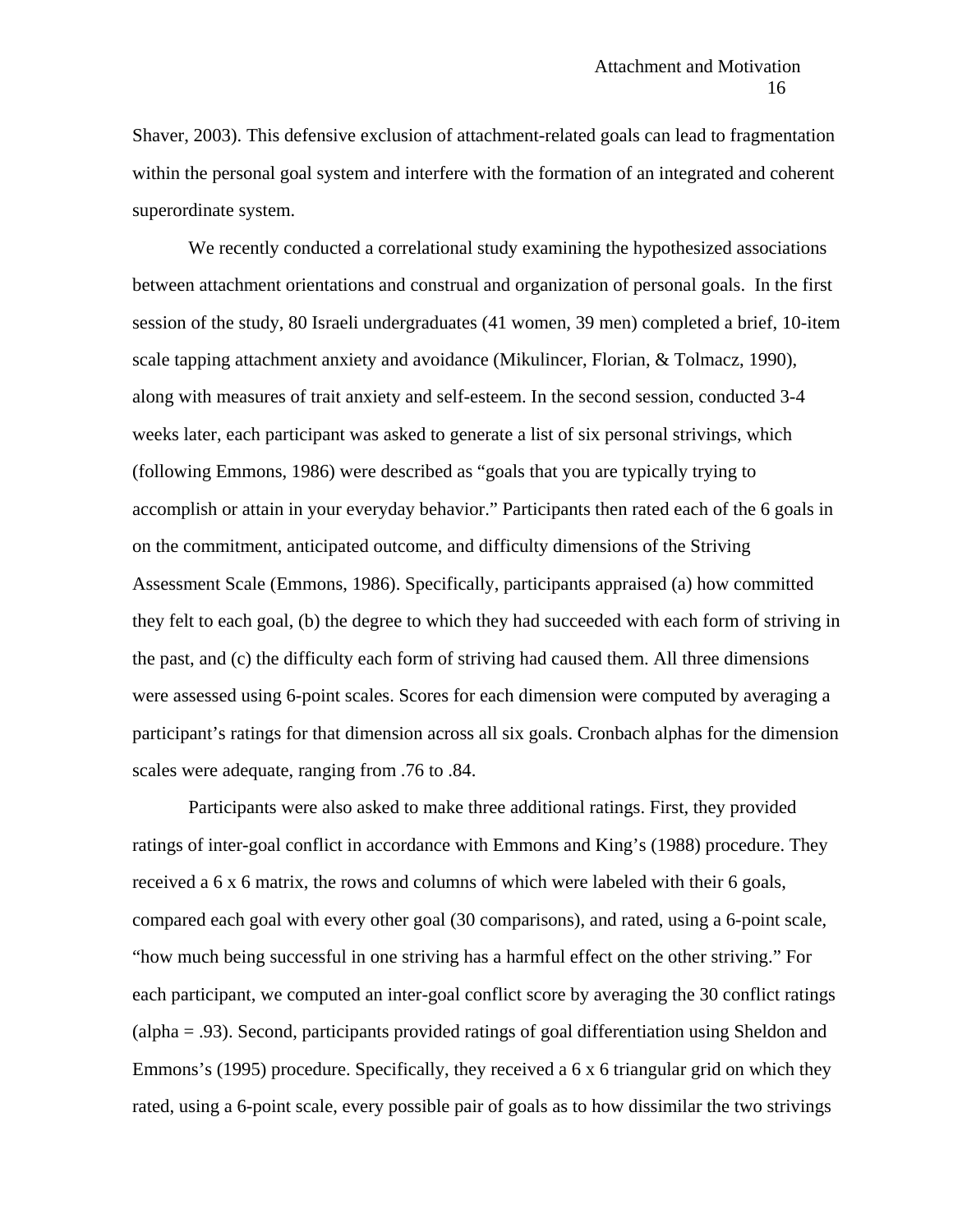were. For each participant, we averaged the resulting 15 ratings to form a global goal differentiation score (alpha = .74). Third, participants provided ratings of goal integration; they received another 6 x 6 triangular grid, identical to the one described above, and rated, using a 6-point scale, every possible pair of goals as to "how much you perceive the two strivings as being part of a single broader purpose in life." We then computed a global goal integration score for each participant by averaging the resulting 15 ratings (alpha = .89).

Two independent judges, blind to participant's attachment scores, coded the strivings generated by each participant according to their level of breadth and abstraction. Following Emmons (1992), we defined high-level strivings as those that were abstract, reflective, or mentioned internal states. Low-level strivings were defined as those involving more behavioral descriptions and being more concrete and specific. Judges were instructed to read the 6 strivings a participant generated and to assign a single score on a 6-point scale, ranging from 1 (almost all low-level strivings) to 6 (almost all high-level strivings). Since the correlation between the two judges was high (.84), we averaged their ratings to form a single abstraction-level score.

The findings were consistent with our reasoning and hypotheses. Higher attachment anxiety was significantly associated with lower ratings of success in goal pursuit,  $r(78) = -0.40$ ,  $p < .01$ , higher ratings of difficulty in goal pursuit,  $r(78) = .29$ ,  $p < .01$ , higher ratings of intergoal conflict,  $r(78) = .35$ ,  $p < .01$ , and lower ratings of goal integration,  $r(78) = -.34$ ,  $p < .01$ . Higher attachment avoidance was significantly associated with low ratings of commitment in goal pursuit,  $r(78) = -0.31$ ,  $p < 0.01$ , lower levels of abstraction in framing personal strivings,  $r(78) = -.39, p < .01$ , and lower ratings of goal integration,  $r(78) = -.43, p < .01$ . Importantly, these significant associations could not be explained by trait anxiety or self-esteem. That is, although these measures were significantly related to attachment scores, the associations between attachment scores and the various goal dimensions remained the same after statistically controlling for trait anxiety and self-esteem.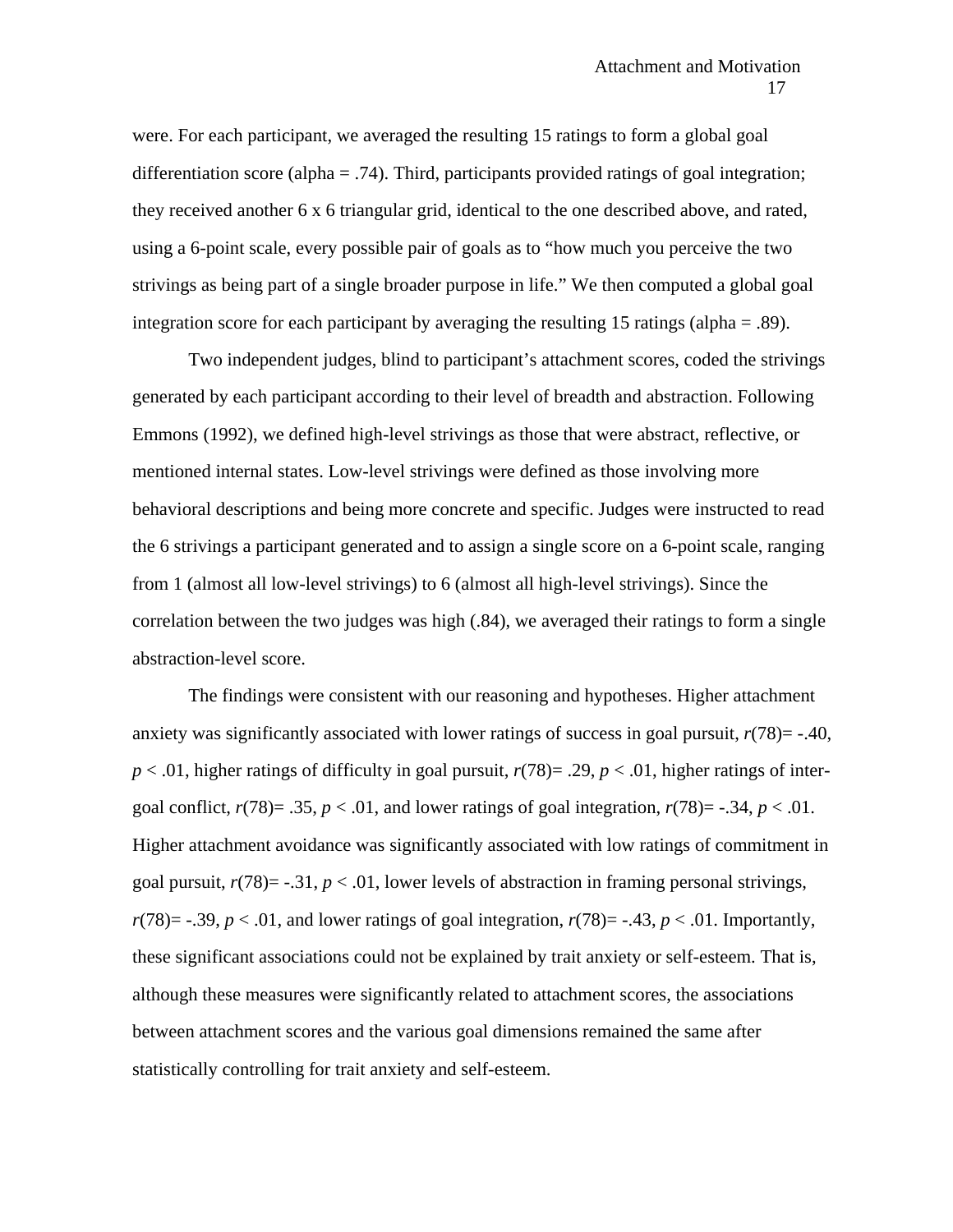Overall, the findings highlight the relevance of attachment-system functioning for understanding how people construe and organize their personal goals. Whereas attachment anxiety favors a pessimistic appraisal of goal pursuit and a conflictual organization of one's goal system, attachment avoidance favors lack of commitment in goal pursuit and the framing of goals in narrow and concrete terms. Importantly, the two attachment orientations, which reflect non-optimal functioning of the attachment system, are associated with a failure to integrate goals into superordinate meaning structures.

#### *Attachment Orientations and the Dynamics of Goal Disengagement*

In the previous section we focused on the influence of attachment orientations on the appraisal and organization of personal goals. In this section, we extend our discussion to the motivational relevance of attachment orientations to the dynamic process of self-regulation of goal-oriented behavior. We propose that hyperactivation and deactivation of the attachment system affect the decision to persist or disengage from goal pursuit following an encounter with external or internal obstacles to goal attainment. This decision is crucial for the adaptive regulation of goal-oriented behavior and has serious implications for psychological and physical well-being (e.g., Carver & Scheier, 1990, 1998).

According to feedback-control theories such as Carver and Scheier's (1981, 1990, 1998), goal-oriented behavior proceeds smoothly until people encounter an obstacle that impedes progress. A person then stops the behavioral flow momentarily, assesses what can be done to attain the goal, and then decides whether to withdraw or persist in goal pursuit. In Carver and Scheier's model, successful adaptive self-regulation results from accurately assessing the opportunities for and constraints on goal attainment present in a given context. In such cases, people decide either to persist when there are opportunities to remove obstacles and attain the goal, or to disengage when external or internal constraints render the goal unattainable. Pursuing this sensible strategy, a person will rarely miss an opportunity to reach attainable goals but will avoid recurrent failure when a goal is unobtainable. In contrast, maladaptive self-regulation involves premature disengagement – abandoning goal pursuit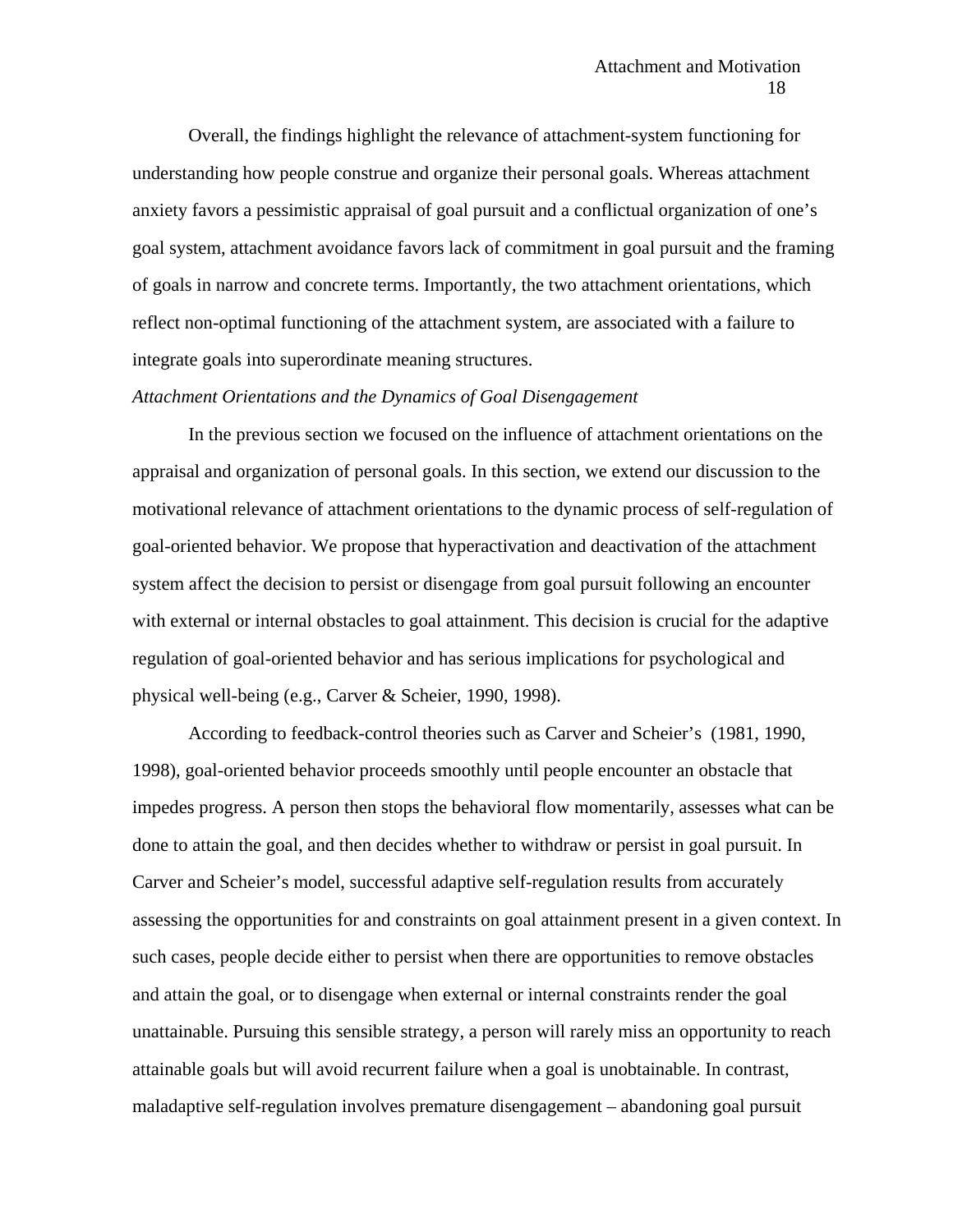when there are still good opportunities to attain the goal – and failure to disengage from unattainable goals. Both common sense and empirical research indicate that these two nonoptimal courses of action have negative effects on physical and psychological well-being (e.g., Wrosch & Heckhausen, 1999; Wrosch et al., 2003).

We suspected that the two major secondary, insecure attachment strategies of deactivation and hyperactivation would lead people to make poor decisions regarding goal persistence and disengagement, both in general and especially in interpersonal situations. The deactivating strategies favored by avoidant individuals should predispose them to disengage prematurely from objectively attainable goals. As reviewed in the previous section, these strategies reduce commitment to and investment in challenging and demanding strivings that threaten to cause the kind of frustration and pain that can reactivate a deactivated attachment system. (This kind of frustration and disappointment naturally inclines a person to seek comfort and support from other people, but exhibiting dependency on one's attachment figure is an anti-goal for avoidant individuals.) This tendency may be further exacerbated when an avoidant person encounters difficulties and impediments that demand renewed effort and threaten self-efficacy and self-reliance. Thus, avoidant individuals should react to obstacles and difficulties defensively, withdrawing commitment and suspending effort. While allowing them to avoid potential failures, this reaction is likely to result in missed opportunities to reach attainable goals and overly cautious choices to engage in unchallenging activities.

In contrast, the hyperactivating strategies adopted by anxiously attached individuals predispose a person to continue pursuing unattainable goals. After all, their prototypical striving is for reassurance and commitment in a relationship that they perceive as inadequately reliable. This often generates a long chain of self-fulfilling, oh-woe-is-me experiences in troubled love relationships, including loss of romantic and marital partners to "poachers" (Schachner & Shaver, 2002, 2004). The payoff for this strategy, if there is one, is to continue to feel that one has suffered unduly and deserves more sympathy and support. It fits well with low and unstable self-esteem and emphasizes vulnerability and need.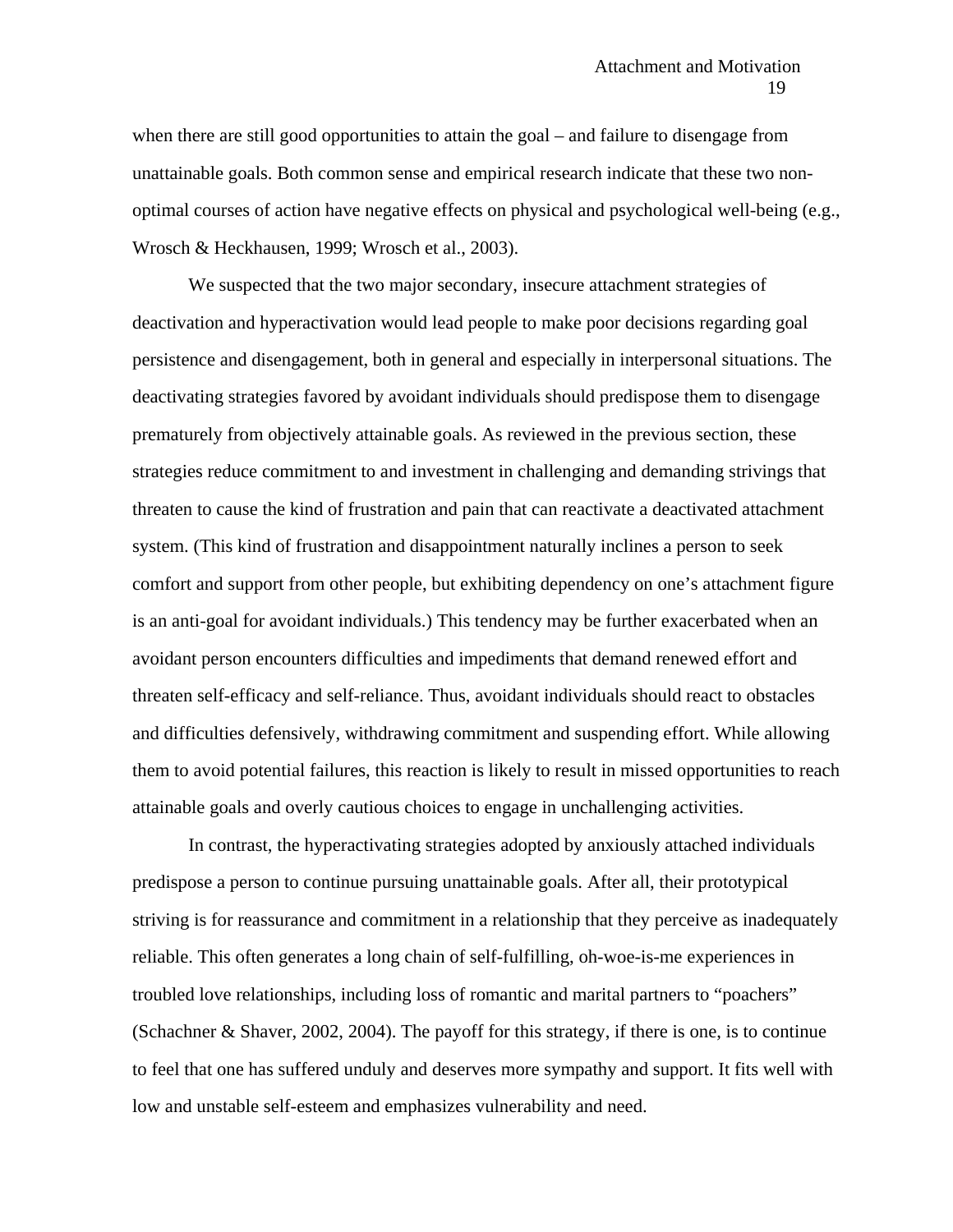# Attachment and Motivation 20

Although adult attachment researchers have not yet systematically documented attachment-style differences in premature disengagement from attainable goals and failure to disengage from unattainable goals, there is some evidence for the hypothesized effects of deactivating and hyperactivating strategies. For example, week-long diary studies in which participants completed the Rochester Interaction Record each time they engaged in a social interaction lasting 10 minutes or longer (e.g., Pietromonaco & Feldman Barrett, 1997; Tidwell, Reis, & Shaver, 1996) revealed that avoidant people felt bored and disengaged during many of their daily social interactions, suggesting a failure to pursue interesting, engaging interpersonal goals. In a different kind of study, of military training teams, Rom and Mikulincer (2003) found that avoidant trainees reported lower levels of personal involvement during group interactions and saw fewer benefits and challenges in these interactions than did more secure individuals. Interestingly they also performed worse as team members, as assessed by other members of their team.

Another study provides evidence concerning goal disengagement following a marital break-up. Mikulincer and Florian (1996) examined patterns of ongoing involvement with exspouses among middle-aged divorced adults and found that anxiously attached people failed to disengage from the lost relationship; they reported the strongest continuing bonds with their ex-spouses (e.g., frequent contacts, high levels of perceived and expected intimacy). (See also Davis, Shaver, & Vernon, 2003, for evidence concerning anxiously attached individuals' use of sexual wiles to lure separated partners back into a relationship.) In contrast, avoidant people reported the strongest inclinations to disengage from and forget their ex-spouses. More secure individuals reported a relatively balanced pattern of engagement with and disengagement from their former partners. They tended to satisfy their attachment needs in other relationships without totally severing their previous emotional ties. This also seems to be the secure strategy for grieving following the death of an attachment figure – maintaining positive representations of the person and relationship while reorganizing one's attachment strategies to get on with life in the absence of the deceased partner (Fraley & Shaver, 1999.)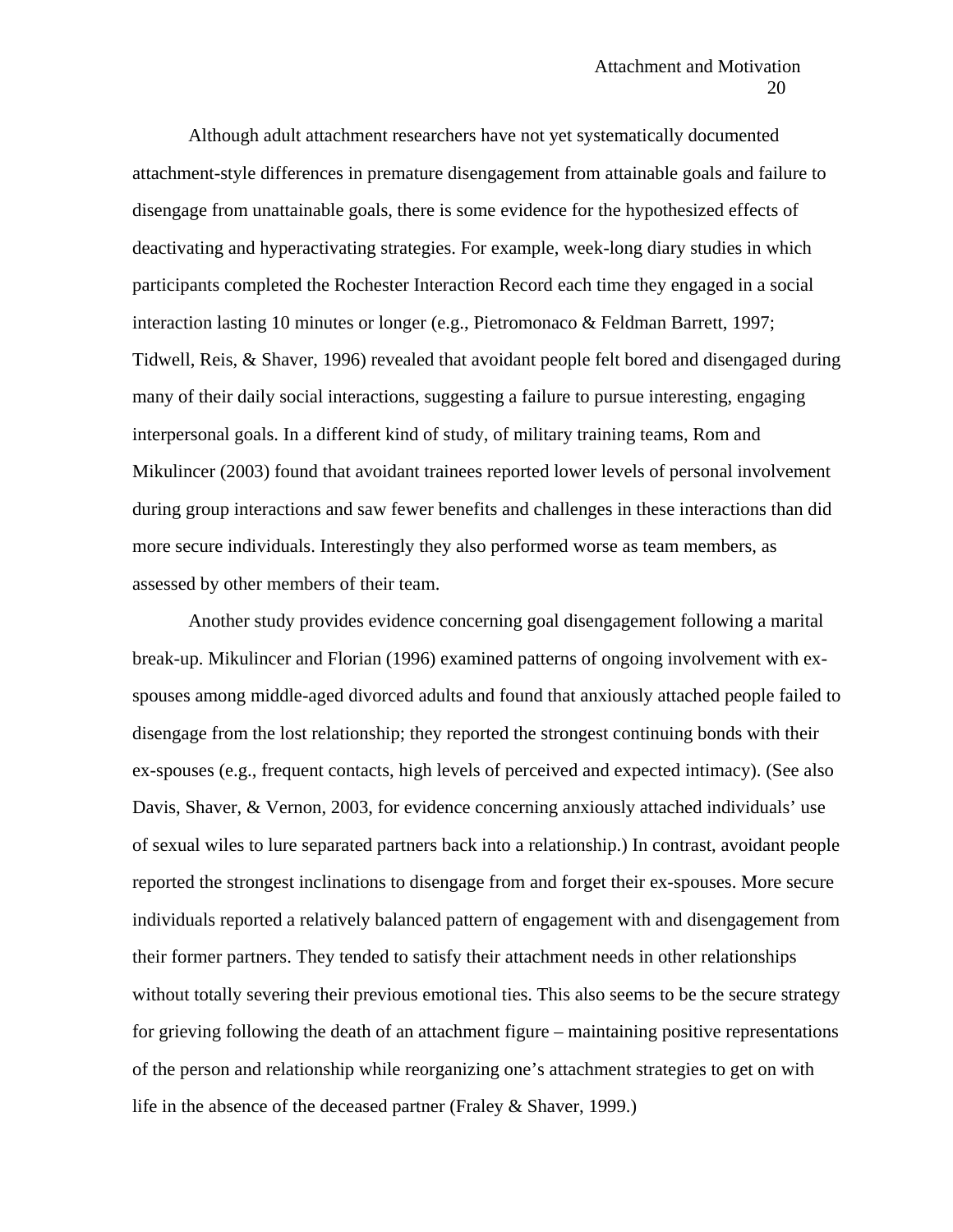In a recent series of studies of investment-escalation behavior, Jayson (2004) provided evidence concerning how attachment orientations affect patterns of goal disengagement even in attachment-irrelevant settings. In Jayson's first study, participants who had previously completed the ECR scale read about hypothetical scenarios in which they were asked to imagine that they were the R&D manager of a pharmaceutical firm that had invested money in a new anti-cancer drug. They were then informed that development of the drug was not going well and in fact was causing the firm to lose money. The participants were given an amount of money to invest in R&D and were asked to divide the money between further development of the questionable drug and working on an alternative product. The amount that participants chose to invest in the as-yet-unsuccessful drug was used as an index of continuing commitment to the original investment. In two subsequent studies, Jayson used similar scenarios to see what would happen when he experimentally manipulated participants' personal responsibility for having made the initial investment (high, low) and expectancies of success in further developing the questionable drug (low, high).

Jayson (2004) observed the expected inverse association between attachment avoidance and goal persistence: The higher a person's avoidance score, the less money he or she decided to allocate to the troubled project. However, this association was not significant in experimental conditions that minimized the participant's personal responsibility for the initial investment, a result that supports our idea that avoidant individuals' disengagement from frustrating activities is a defensive maneuver aimed at preventing further damage to their sense of self-worth. When the activity has little or no negative repercussions for the self (as in the low responsibility condition), avoidant individuals no longer seem motivated to disengage from goal pursuit.

Other findings supported our ideas concerning the difficulty experienced by anxiously attached individuals when they should abandon unattainable goals. When expectations about continuing to develop the original drug were experimentally manipulated to be favorable, attachment anxiety was not significantly associated with the amount of money invested in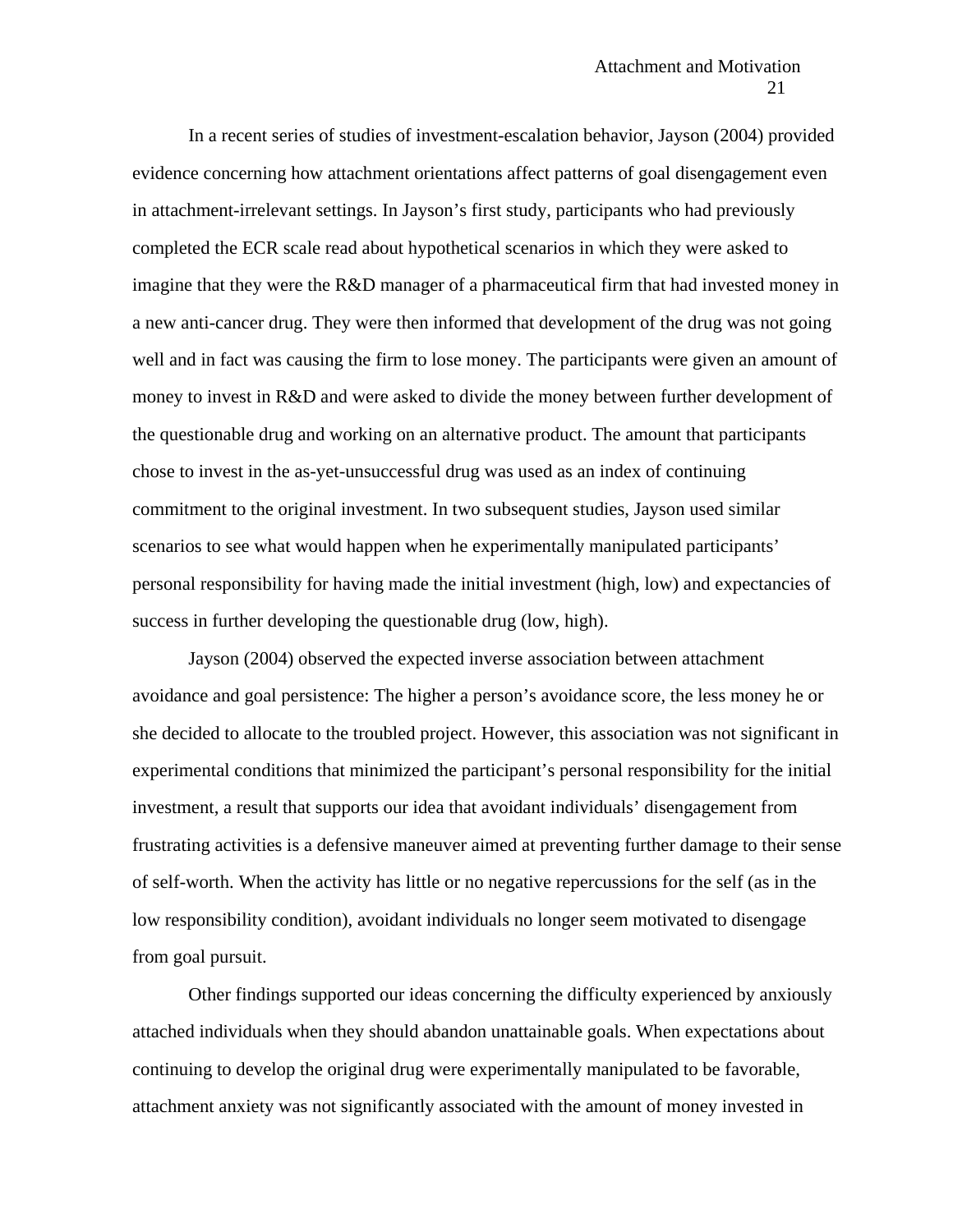further development of the drug. However, when participants were led to believe that the goal of successful development was perhaps unattainable (they received pessimistic messages about the drug's prospects), attachment anxiety was significantly associated with a paradoxical escalation in the amount of money participants allocated to the losing investment. That is, anxiously attached people seemed to find it very difficult to withdraw commitment to an unattainable goal.

Following this line of research, we conducted a correlational study in which 60 Israeli undergraduates (40 women, 20 men) completed the ECR scale and Wrosch et al.'s (2003) 4 item goal-disengagement scale, which assesses the ease with which participants are able to reduce effort and relinquish commitment to a goal (e.g., "It's easy for me to reduce my effort toward a goal," "It's easy for me to stop thinking about a goal and let it go"). Participants completed this brief scale twice. In one version, they were asked about goal disengagement after experiencing some unexpected problems that could be solved by investing further effort (attainable goal condition). In the other version, participants were asked about goal disengagement after experiencing recurrent failure over an extended period of time (unattainable goal condition).

We observed a significant positive association between attachment avoidance and goal disengagement in the attainable goal condition,  $r(58) = .44$ ,  $p < .01$ , but not in the unattainable goal condition,  $r(58) = .01$ . That is, attachment avoidance was associated with goal disengagement when there were still opportunities to achieve the goal (a case of premature disengagement). As expected theoretically, attachment anxiety was inversely associated with goal disengagement in the unattainable goal condition,  $r(58) = -.38$ ,  $p < .01$ , but not in the attainable goal condition,  $r(58) = -.04$ . In a conceptual replication of Jayson's (2004) findings, attachment anxiety interfered with disengagement from unattainable goals.

Overall, the findings reviewed above document the tendency of avoidant individuals to disengage prematurely from goals when goal pursuit is challenging and demands personal involvement. They also indicate, as expected, that anxiously attached individuals seem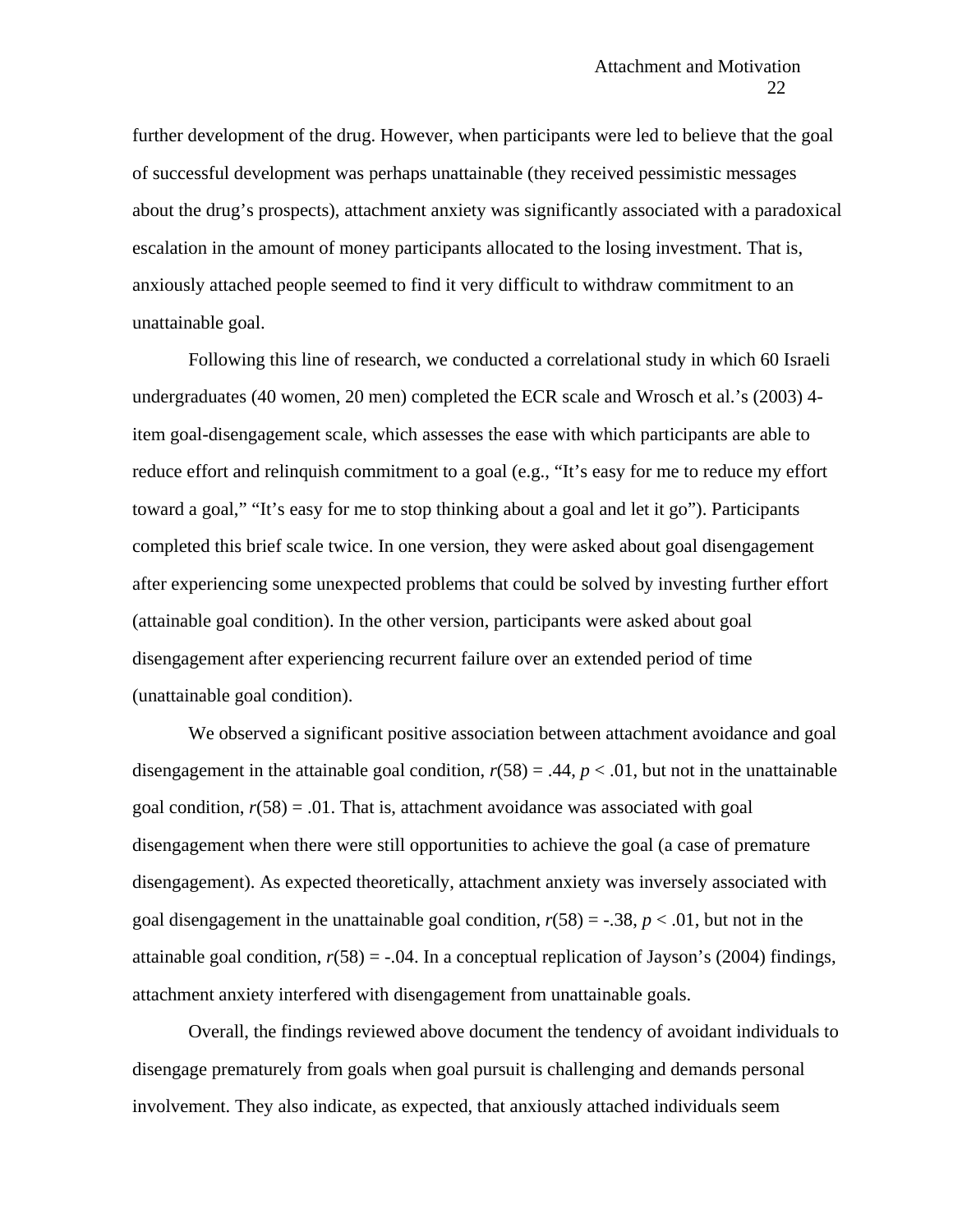relatively unable or unwilling to disengage from unattainable goals. Hyperactivating strategies create a motivational trap in which a person is caught between negative feelings related to blocked progress toward a goal and inability to disengage from the goal. The inability to let go of unattainable goals may be a hallmark of anxious attachment.

# *Attachment Anxiety and the Passage from Approach to Avoidance Motivation*

As discussed earlier, the attachment system includes both a tendency to approach the goals of protection and security and a tendency to avoid the anti-goals of separation, rejection, and attachment-figure unavailability. This kind of opposition between appetitive and aversive forces is common in motivational systems and seems to be based in different neural substrates and to have different effects on cognition and behavior (e.g., Carver & Scheier, 1990; Gable, Reis, & Elliot, 2003). Research has shown that individual differences in the relative strength of approach and avoidance tendencies affect emotional and cognitive reactions to positive and negative experiences and tend to determine how these experiences contribute to well-being and life satisfaction (e.g., Carver & White, 1994; Updegraff, Gable, & Taylor, 2004). We suspect that anxiously attached individuals' reluctance to disengage from unattainable goals creates an imbalance between aversive and approach tendencies.

For anxious people, the experience of aversive anti-goal states is a common experience, because hyperactivation of the attachment system is often followed by failure to attain security. Moreover, due to their tendency to exaggerate the presence and seriousness of aversive states and to mentally ruminate on their meaning and consequences (Mikulincer & Shaver, 2003), attachment-anxious people become chronically preoccupied with failure and other distress-eliciting experiences. As a result, anxiously attached people may be highly attentive and sensitive to possible recurrence of anti-goal states (rejection, separations, loss, and attachment-unrelated failures and threats that might cause a person to need protection and support while not be certain of its availability). Their thoughts and actions may thus become mainly directed toward precluding aversive states rather than toward achieving positive goal states. When a person's motives are organized in this way, avoiding aversive states becomes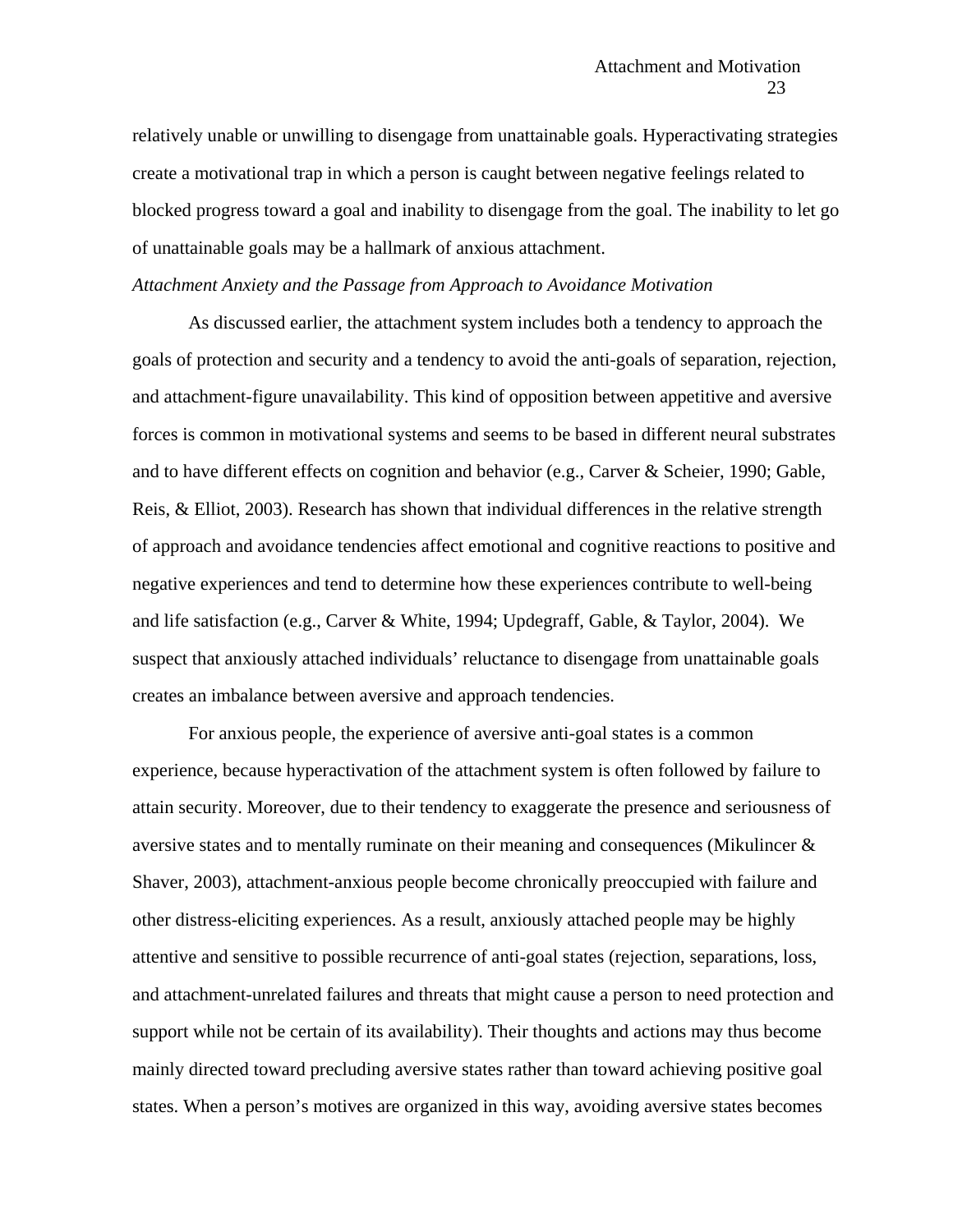the main source of satisfaction, which is likely not to be as beneficial in most respects as attaining positive goals (as is suggested by differences between the affective states of relief and happiness; Roseman & Evdokas, 2004).

Attachment research has provided extensive evidence that anxiously attached persons tend to be extremely sensitive and responsive to signs of attachment-figure unavailability. For example, strong correlations have been found between attachment anxiety and measures of rejection sensitivity (e.g., Downey & Feldman, 1996). Moreover, studies examining emotional reactions to loss of a spouse (e.g., Field & Sundin, 2001; Wayment & Vierthaler, 2002), break-up of a dating relationship (e.g., Feeney & Noller, 1992; Simpson, 1990), and temporary separation from a romantic partner (e.g., Fraley & Shaver, 1998; Medway, Davis, Cafferty, & Chappell, 1995) indicate that anxiously attached people exhibit the most intense and pervasive distress reactions. Of course, one can alternatively interpret these findings as a reflection of undifferentiated strong affective responses rather than sensitivity to aversive events. However, findings from studies of emotional reactions to actual or symbolic reunion with an attachment figure (e.g., Cafferty et al., 1995; McGowan, 2002) seem to rule out this alternative. For example, in Cafferty et al.'s (1995) study of separation due to overseas deployment of husbands during a war, anxiously attached participants evinced less intense positive emotions upon reunion than securely attached participants.

In a series of three studies, Mikulincer, Florian, Birnbaum, and Malishkowitz (2002) uncovered an interesting feature of anxiously attached participants' hypersensitivity to separation from an attachment figure. Across studies, people were asked to imagine being separated from a loved partner and then to perform a word completion task that tapped accessibility of death-related thoughts. Participants who scored high on attachment anxiety reacted to separation reminders with heightened availability of death-related thoughts. When given partial words and asked to complete them, anxious individuals in the separation condition produced more death-related words. This tendency was particularly strong when the imagined separation was long lasting or final, or when it involved a romantic partner. In other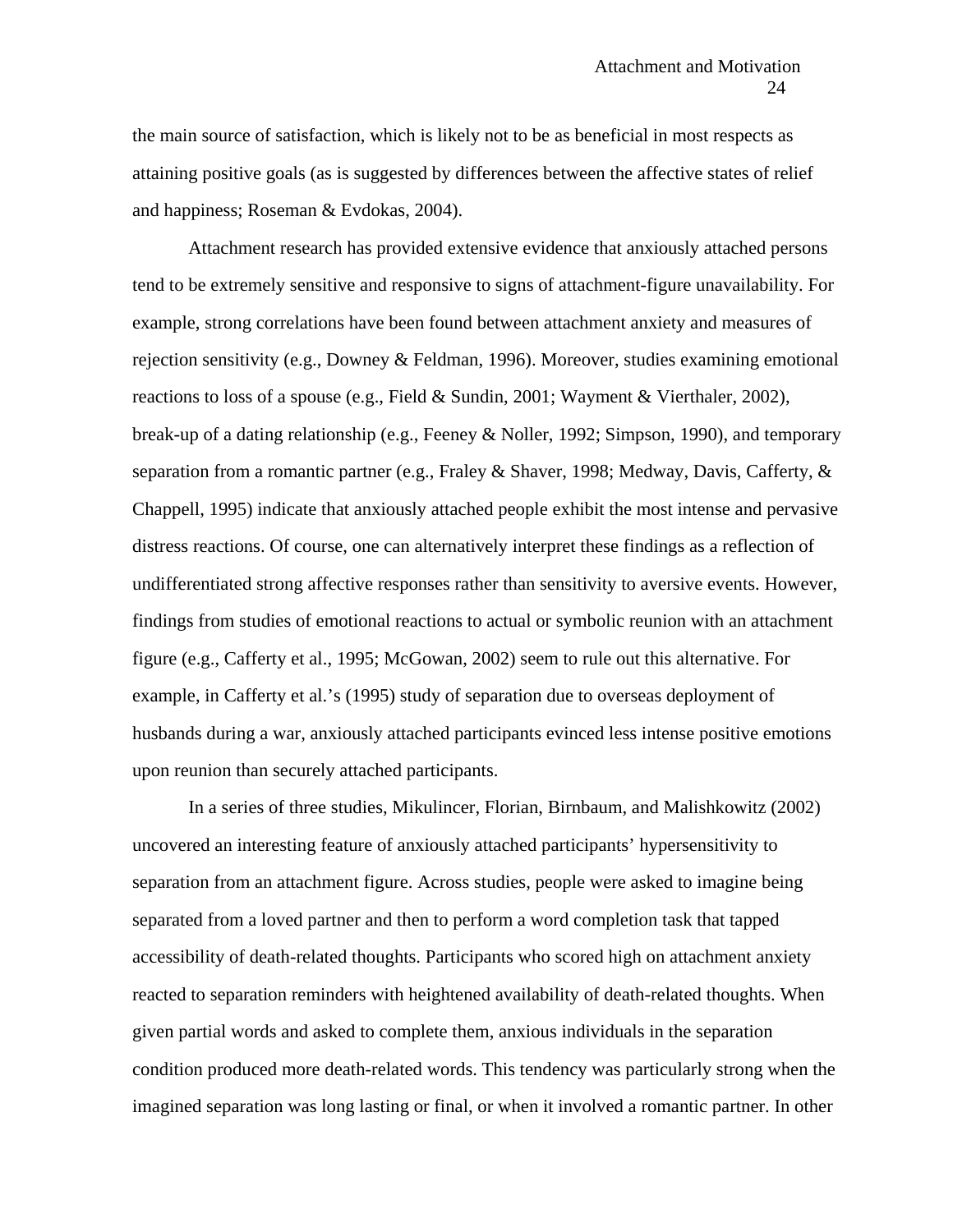words, for anxious individuals, separation reminded them of death, which is both the ultimate separation and also the event that Bowlby (1982/1969) thought the attachment behavioral system evolved to protect a person from. If attachment-anxious people's reactions to imagined separations sometimes seem extreme to their less anxious associates, the extremity of the reaction might be more understandable if the observers knew that the foreboding of actual death lay beneath it.

A recent diary study of marital relationships provided additional evidence concerning the focus of anxious individuals' concerns on aversive anti-goals (Mikulincer, Florian, & Hirschberger, 2002). In this study of 86 newlywed couples, husbands and wives independently completed the ECR scale and filled out a questionnaire every evening for a period of 21 days. Each day, participants provided ratings of marital satisfaction on that day, read a series of 8 possible positive partner behaviors (e.g., "My partner helped me solve a problem") and 10 possible negative partner behaviors (e.g., "My partner was cold and rejecting"), and marked whether each action had occurred on that day. Daily scores indicating partner's positive and negative behaviors were computed by counting the number of such actions checked on a particular day.

For both women and men, attachment anxiety moderated the effects of partner behavior (positive and negative) on daily marital satisfaction. For participants scoring low on attachment anxiety, both kinds of partner behavior were significantly associated with ratings of marital satisfaction – the greater the number positive partner behaviors and the lower the number of negative partner behaviors on a given day, the higher the rated satisfaction on that day. However, among participants scoring high on attachment anxiety, daily marital satisfaction was more strongly tied to the number of negative partner behaviors than to the number of positive behaviors. In fact, only partner's negative behaviors made a unique contribution to anxiously attached spouses' daily ratings of marital satisfaction. This indicates that anxiously attached individuals tend to overweight aversive interpersonal experiences and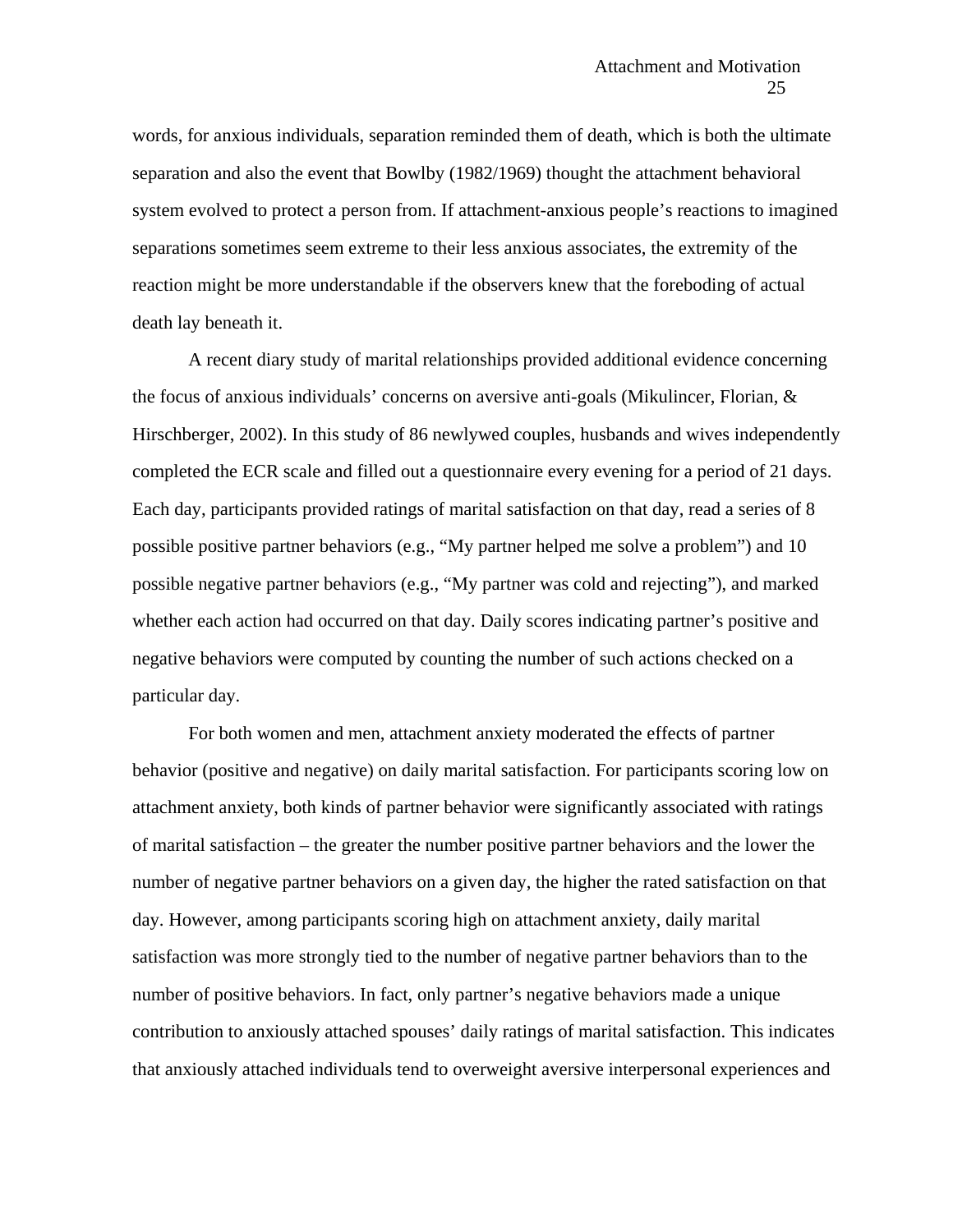underweight or ignore their partner's positive behaviors – a sign of overemphasizing antigoals rather than approach goals (Updegraff et al., 2004).

Research is also beginning to show that anxious individuals' tendency to organize their actions around aversive rather than pleasant events is observable even in attachment-unrelated contexts (Elliot & Reis, 2003; Kogot, 2002). In several studies, participants completed selfreport measures tapping attachment orientations as well as approach and avoidance achievement-related goals in academic settings (e.g., learning new skills, attaining high grades, avoiding low grades). In these studies, attachment anxiety was more strongly associated with anti-goals than with approach goals. Mikulincer and Rom (2003) followed up this research by examining whether momentary, contextual activation of the sense of attachment security weakens anxious individuals' emphasis on anti-goals. They assessed motivational orientation in a university class following the priming of mental representations of either a security-enhancing attachment figure (a supportive other) or a relationship partner who did not serve attachment functions. The findings indicated that security priming reduced the focus on failure-related anti-goals at the beginning of the course and reduced the correlation between self-reported attachment anxiety and the emphasis placed on these goals. These results imply that anxiously attached individuals' motivational orientation is, as theoretically predicted, tied to their lack of attachment security rather than being a function of context-impervious temperamental factors.

# *Concluding Remarks*

 In this chapter, we have explained and illustrated ways in which Bowlby's central theoretical construct, the attachment behavioral system, is relevant to motivation science. Individual differences in attachment security, and in particular forms of insecurity (anxiety and avoidance), are associated with personal goals, the organization of those goals, and goalrelated cognitions and behaviors in both attachment-related and attachment-unrelated contexts. This application of attachment theory to broad motivational issues encourages us to think that important psychodynamic issues, such as conflicts related to love, dependence, and security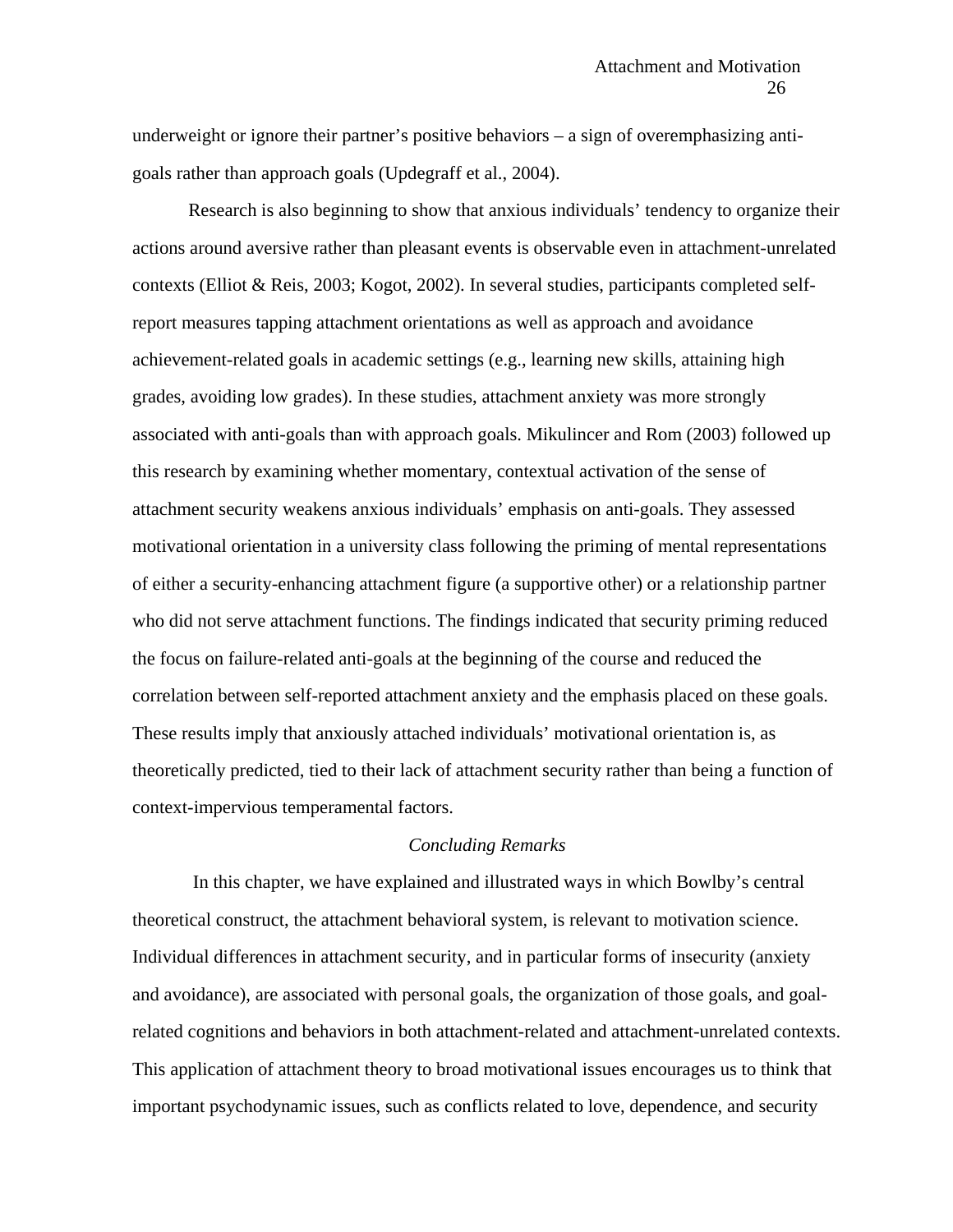and the defenses that arise when a person struggles to master or cope with these conflicts, underlie processes of goal engagement and disengagement as well as cognitive assessments of goal attainability or goal value. The theory also leads us to consider such issues as the evolution of certain goal-directed behaviors and the effects of a person's attachment history on goals, fears, and defenses. Because attachment theory is both an evolutionary theory and a theory of personality development, it suggests that motivation theorists and researchers need to pay attention to biological and developmental roots of people's goal systems and the ways in which these are shaped by interactions with attachment figures during infancy and childhood. As Bowlby (1982/1969) intended, attachment theory creates important bridges between still-useful psychoanalytic formulations and more recent cognitive and developmental theories of personality and motivation.

We hope the ideas and findings presented in this chapter will stimulate other scholars to apply Bowlby's attachment theory to the study of human motivation. We also hope that future research will be directed at the normative and individual-difference aspects of other behavioral systems (e.g., exploration, caregiving, sex, affiliation). Bowlby's ideas about the attachment behavioral system can be extended to provide guides to the investigation of other behavioral systems, each of which involve additional areas of striving, conflict, and defense. Moving beyond the almost exclusive emphasis on the attachment behavioral system, which has characterized the field of attachment research, including our own work, would yield a much broader conception of human motivation, a conception which, when fully developed, might have a place among the "grand theories" of motivation and personality.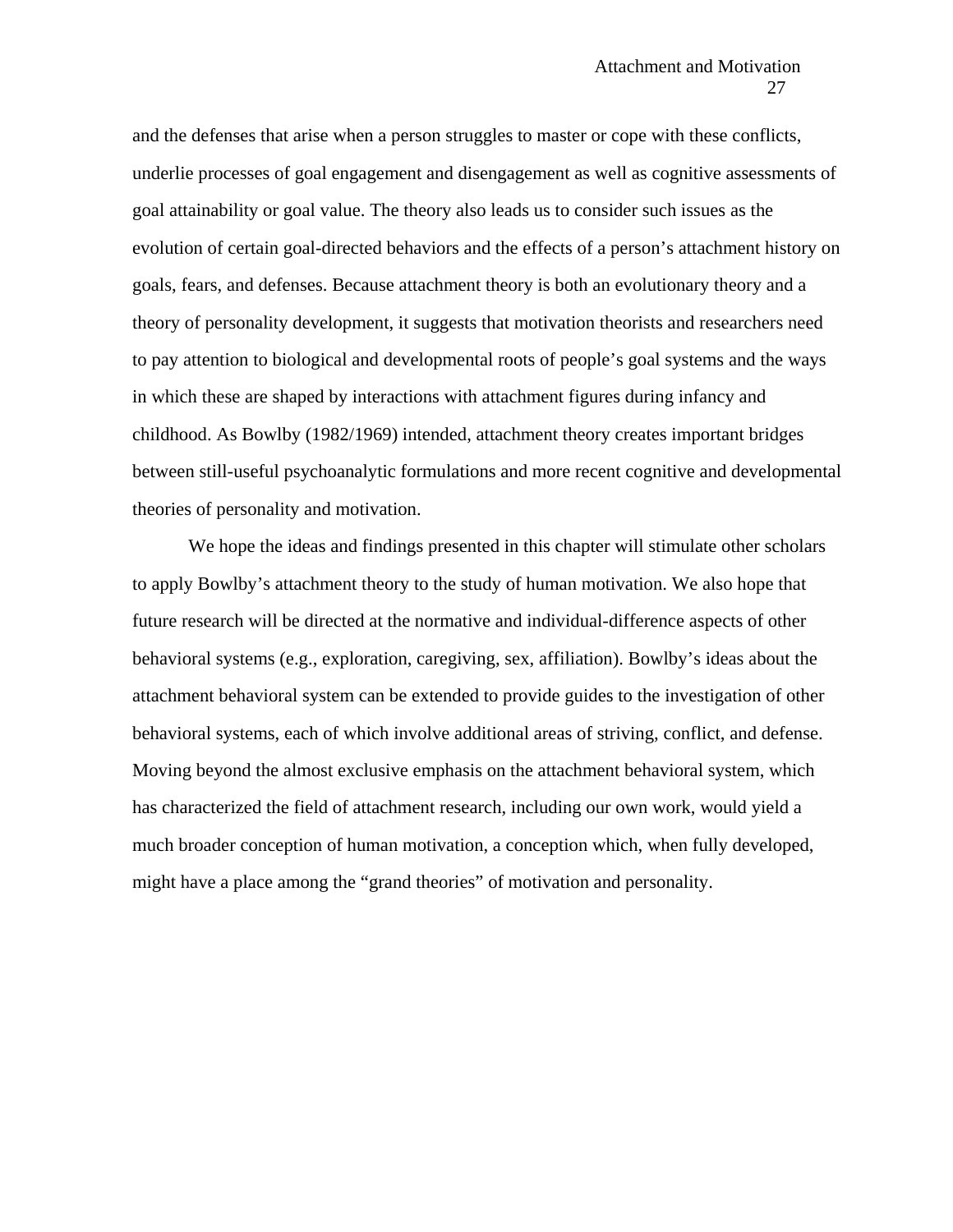#### *References*

Ainsworth, M. D. S. (1973). The development of infant-mother attachment. In B. M. Caldwell & H. N. Ricciuti (eds*.), Review of Child Development Research* (Vol. 3). Chicago, IL: University of Chicago Press.

Ainsworth, M. D. S. (1991). Attachment and other affectional bonds across the life cycle. In C. M. Parkes, J. Stevenson-Hinde, & P. Marris (Eds*.), Attachment across the life cycle* (pp. 33-51). New York: Routledge.

Ainsworth, M. D. S., Blehar, M. C., Waters, E., & Wall, S. (1978). *Patterns of attachment: Assessed in the strange situation and at home*. Hillsdale, NJ: Erlbaum.

Avihou, N. (2004). *Attachment orientations and dreaming – An examination of the unconscious components of the attachment system*. Unpublished PhD Dissertation, Bar-Ilan University.

Bartholomew, K., & Horowitz, L. M. (1991). Attachment styles among young adults:

A test of a four-category model*. Journal of Personality and Social Psychology, 61*, 226-244.

Bowlby, J. (1944). Forty-four juvenile thieves: Their characters and home life. *International Journal of Psychoanalysis, 25,* 19-52, 107-127.

Bowlby, J. (1982/1969). *Attachment and loss: Vol. 1. Attachment* (2<sup>nd</sup> ed.). New York: Basic Books.

Bowlby, J. (1973). *Attachment and loss: Vol. 2. Separation: Anxiety and anger*. New York: Basic Books.

Bowlby, J. (1979). *The making and breaking of affectional bonds*. London: Tavistock.

Bowlby, J. (1980). *Attachment and loss: Vol. 3. Sadness and depression*. New York:

Basic Books.

Bowlby, J. (1988). *A secure base: Clinical applications of attachment theory*. London: Routledge.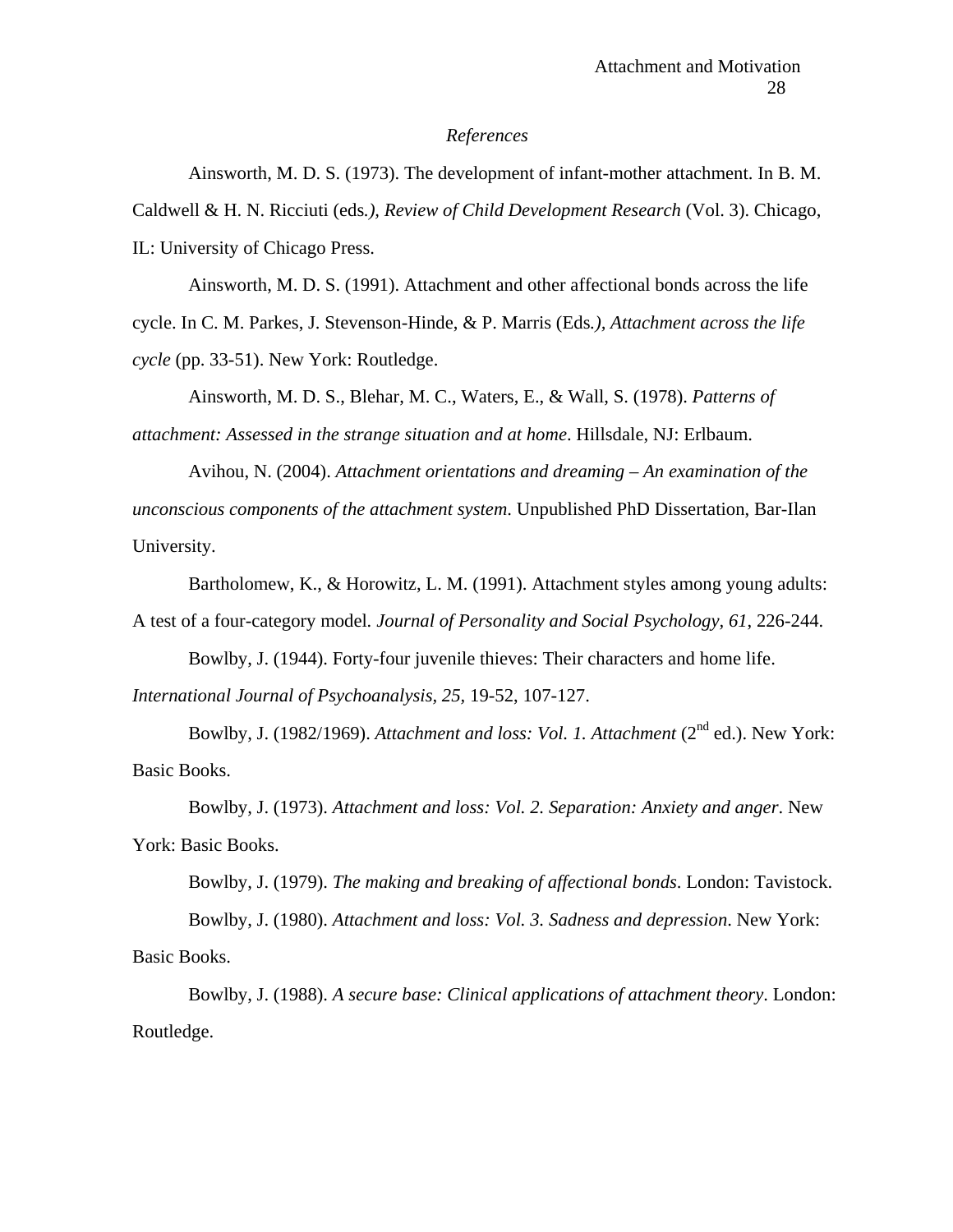Brennan, K. A., Clark, C. L., & Shaver, P. R. (1998). Self-report measurement of adult attachment: An integrative overview. In J. A. Simpson & W. S. Rholes (Eds.), *Attachment theory and close relationships* (pp. 46-76). New York: Guilford Press.

Cantor, N., & Langston, C. A. (1989). Ups and downs of life tasks in a life transition. In L. A. Pervin (ed.), *Goal concepts in personality and social psychology* (pp. 87-126). Hillsdale, NK: Erlbaum.

Cafferty, T. P., Davis, K. E., Medway, F. J., O'Hearn, R. E., & Chappell, K. D. (1994). Reunion dynamics among couples separated during Operation Desert Storm: An attachment theory analysis. In Bartholomew, K., & Perlman, D. (eds.), *Attachment processes in adulthood* (pp. 309-330). London: Jessica Kingsley.

Carver, C. S., & Scheier, M. F. (1981). *Attention and self-regulation: A control-theory approach to human behavior*. New York: Springer-Verlag.

Carver, C. S., & Scheier, M. F. (1990). Origins and functions of positive and negative affect: A control-process view. *Psychological Review, 97,* 19-35.

Carver, C. S., & Scheier, M. F. (1998). *On the self-regulation of behavior.* New York: Cambridge University Press.

Carver, C. S., Sutton, S. K., & Scheier, M. F. (2000). Action, emotion, and personality: Emerging conceptual integration. *Personality and Social Psychology Bulletin, 26*, 741-751.

Carver, C. S., & White, T. L. (1994). Behavioral inhibition, behavioral activation, and affective responses to impending reward and punishment: Th BIS/BAS scales. *Journal of Personality and Social Psychology, 67*, 319-333.

Cassidy, J., & Kobak, R. R. (1988). Avoidance and its relationship with other defensive processes. In J. Belsky & T. Nezworski (Eds.), *Clinical implications of attachment* (pp. 300-323). Hillsdale, NJ: Erlbaum.

Cassidy, J., & Shaver, P. R. (Eds). (1999). *Handbook of attachment: Theory, research, and clinical applications.* New York: Guilford Press.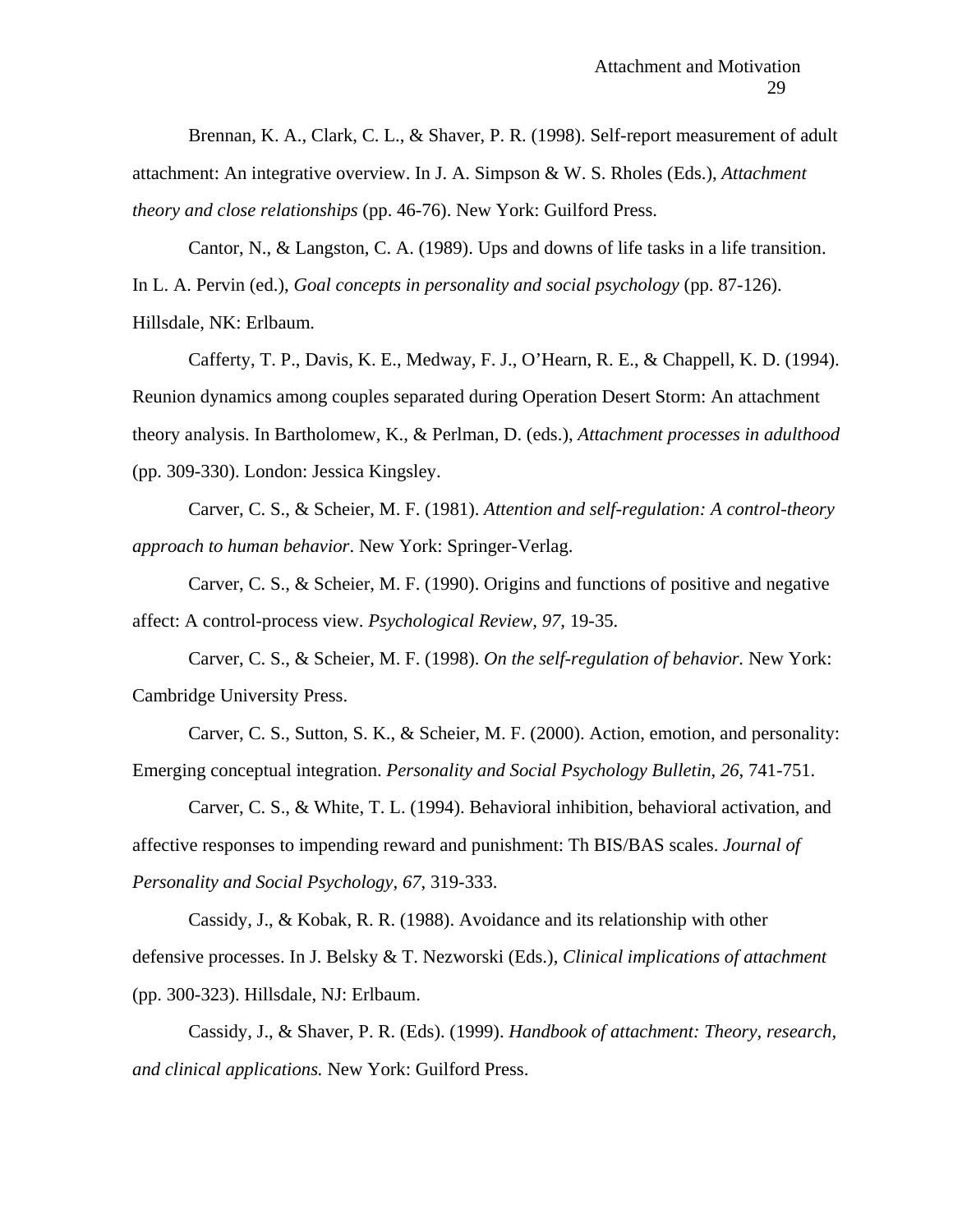Collins, N. L., & Read, S. J. (1990). Adult attachment, working models, and relationship quality in dating couples. *Journal of Personality and Social Psychology, 58*, 644- 663.

Davis, D., Shaver, P. R., & Vernon, M. L. (2003). Physical, emotional, and behavioral reactions to breaking up: The roles of gender, age, emotional involvement, and attachment style. *Personality and Social Psychology Bulletin, 29*, 871-884.

Downey, G., & Feldman, S. I. (1996). Implications of rejection sensitivity for intimate relationships. *Journal of Personality and Social Psychology, 70*, 1327-1343.

Elliot, A. J., & Reis, H. T. (2003). Attachment and exploration in adulthood. *Journal of Personality and Social Psychology, 85*, 317-331.

Emmons, R. A. (1986). Personal strivings: An approach to personality and subjective well-being. *Journal of Personality and Social Psychology, 51*, 1058-1068.

Emmons, R. A. (1992). Abstract versus Concrete goals: Personal striving level, physical illness, and psychological well-being. *Journal of Personality and Social Psychology, 62*, 292-300.

Emmons, R. A. (1997). Motives and goals. In R. Hogan, J. Johnson, & S. Briggs (eds.), *Handbook of personality psychology* (pp. 485-512). New York: Academic Press.

Emmons, R. A., & King, L. (1988). Conflict among personal strivings: Immediate and long-term implications for psychological and physical well-being. *Journal of Personality and Social Psychology, 54*, 1040-1048.

Feeney, J. A., & Noller, P. (1992). Attachment style and romantic love: Relationship dissolution. *Australian Journal of Psychology, 44*, 69-74.

Field, N. P., & Sundin, E. C. (2001). Attachment style in adjustment to conjugal bereavement. *Journal of Social and Personal Relationships, 18,* 347-361.

Fraley, R. C., Davis, K. E., & Shaver, P. R. (1998). Dismissing avoidance and the defensive organization of emotion, cognition, and behavior. In J. A. Simpson & W. S. Rholes (Eds.), *Attachment theory and close relationships* (pp. 249-279). New York: Guilford Press.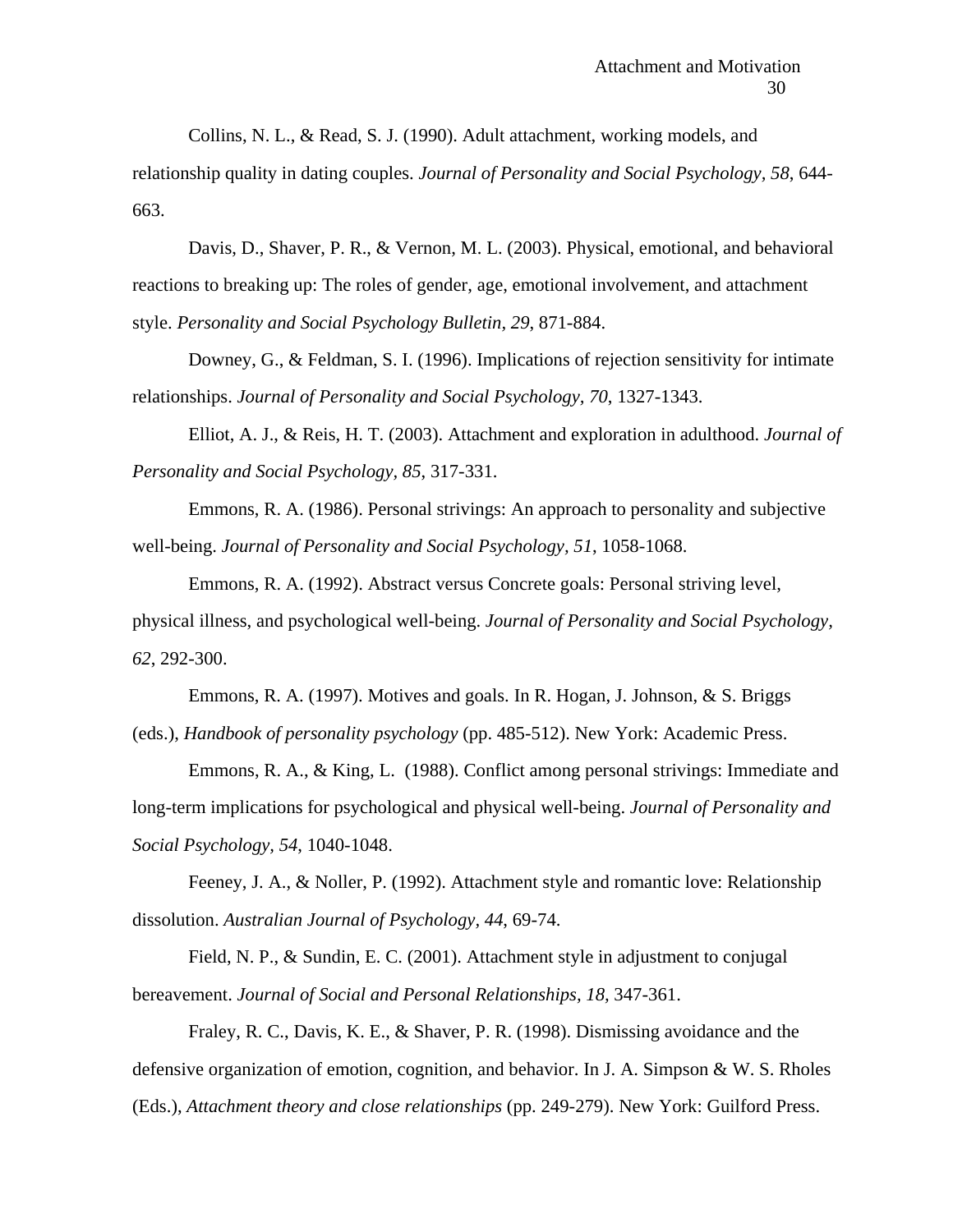Fraley, R. C., & Shaver, P. R. (1998). Airport separations: A naturalistic study of adult attachment dynamics in separating couples. *Journal of Personality and Social Psychology, 75*, 1198-1212.

Fraley, R. C., & Shaver, P. R. (1999). Loss and bereavement: Attachment theory and recent controversies concerning grief work and the nature of detachment. In J. Cassidy & P. R. Shaver (Eds.), *Handbook of attachment: Theory, research, and clinical applications* (pp. 735- 759). New York: Guilford Press.

Fraley, R. C., & Shaver, P. R. (2000). Adult romantic attachment: Theoretical developments, emerging controversies, and unanswered questions. *Review of General Psychology, 4*, 132-154.

Gable, S. L., Reis, H. T., & Elliot, A. J. (2003). Evidence for bivariate systems: An empirical test of appetition and aversion across domains. *Journal of Research in Personality, 37,* 349-372.

George, C., & Solomon, J. (1999). Attachment and caregiving: The caregiving behavioral system. In J. Cassidy & P. R. Shaver (Eds.), *Handbook of attachment: Theory, research, and clinical applications* (pp. 649-670). New York: Guilford Press.

Hazan, C., & Shaver, P. R. (1987). Romantic love conceptualized as an attachment process. *Journal of Personality and Social Psychology, 52*, 511-524.

Heinicke, C., & Westheimer, I. (1966). *Brief separations*. New York: International Universities Press

Jayson, Y. (2004). *An attachment perspective to escalation of commitment*. Unpublished PhD Dissertation, Bar-Ilan University.

Keelan, J. P. R., Dion, K. K., & Dion, K. L. (1998). Attachment style and relationship satisfaction: Test of a self-disclosure explanation. *Canadian Journal of Behavioral Science, 30,* 24-35.

Kogot, E. (2002). *Adult attachment style and cognitions, affect, and behavior in achievement settings*. Unpublished PhD Dissertation, Bar-Ilan University.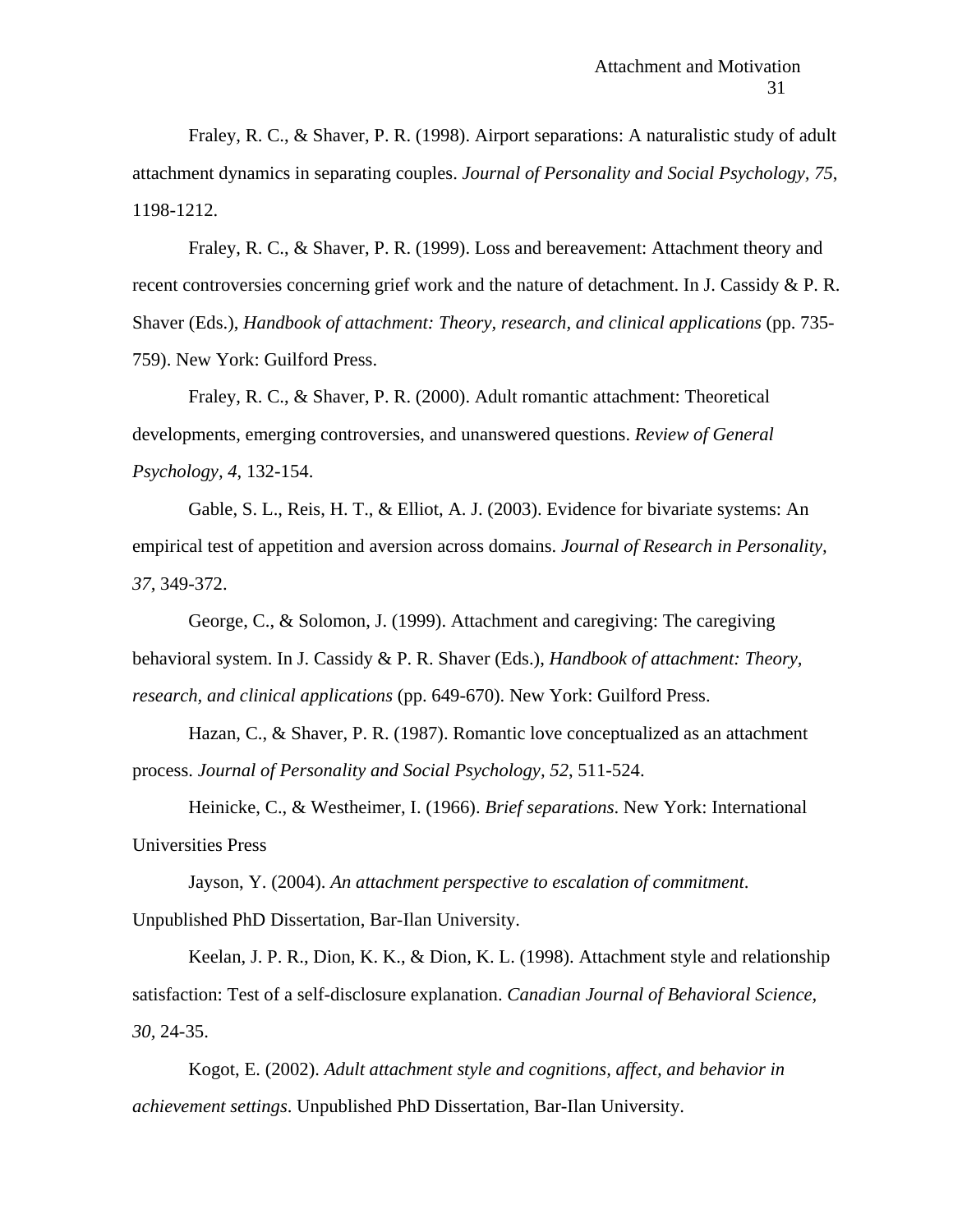Lazarus, R. S., & Folkman, S. (1984). *Stress, appraisal, and coping*. New York: Springer.

Little, B. R. (1989). Personal project analysis: Trivial pursuits, magnificent obsessions, and the search for coherence. In D. M. Buss & N. Cantor (eds.), *Personality psychology: Recent trends and emerging directions* (pp. 15-31). New York: Springer-Verlag.

Luborsky, L., & Crits-Christoph, P. (1998). *Understanding transference: The Core Conflictual Relationship Theme method*. Washington, DC: American Psychological Association.

McGowan, S. (2002). Mental representations in stressful situations: The calming and distressing effects of significant others. *Journal of Experimental Social Psychology, 38*, 152- 161.

Medway, F. J., Davis, K. E., Cafferty, T. P., & Chappell, K. D. (1995). Family disruption and adult attachment correlates of spouse and child reactions to separation and reunion due to Operation Desert Storm. *Journal of Social and Clinical Psychology, 14*, 97- 118.

Mikulincer, M. (1998). Attachment working models and the sense of trust: An exploration of interaction goals and affect regulation. *Journal of Personality and Social Psychology, 74,* 1209-1224*.* 

Mikulincer, M., Birnbaum, G., Woddis, D., & Nachmias, O. (2000). Stress and accessibility of proximity-related thoughts: Exploring the normative and intraindividual components of attachment theory. *Journal of Personality and Social Psychology, 78,* 509-523.

Mikulincer, M., & Florian, V. (1996). Emotional reactions to loss over the life span: An attachment perspective. In S. McFadden, & C. Magai (ed.) *Handbook of emotions, adult development, and aging (pp. 269-285)*. New York: Academic Press.

Mikulincer, M., Florian, V., Birnbaum, G., & Malishkevich, S. (2002). The deathanxiety buffering function of close relationships: Exploring the effects of separation reminders on death-thought accessibility. *Personality and Social Psychology Bulletin, 28*, 287-299.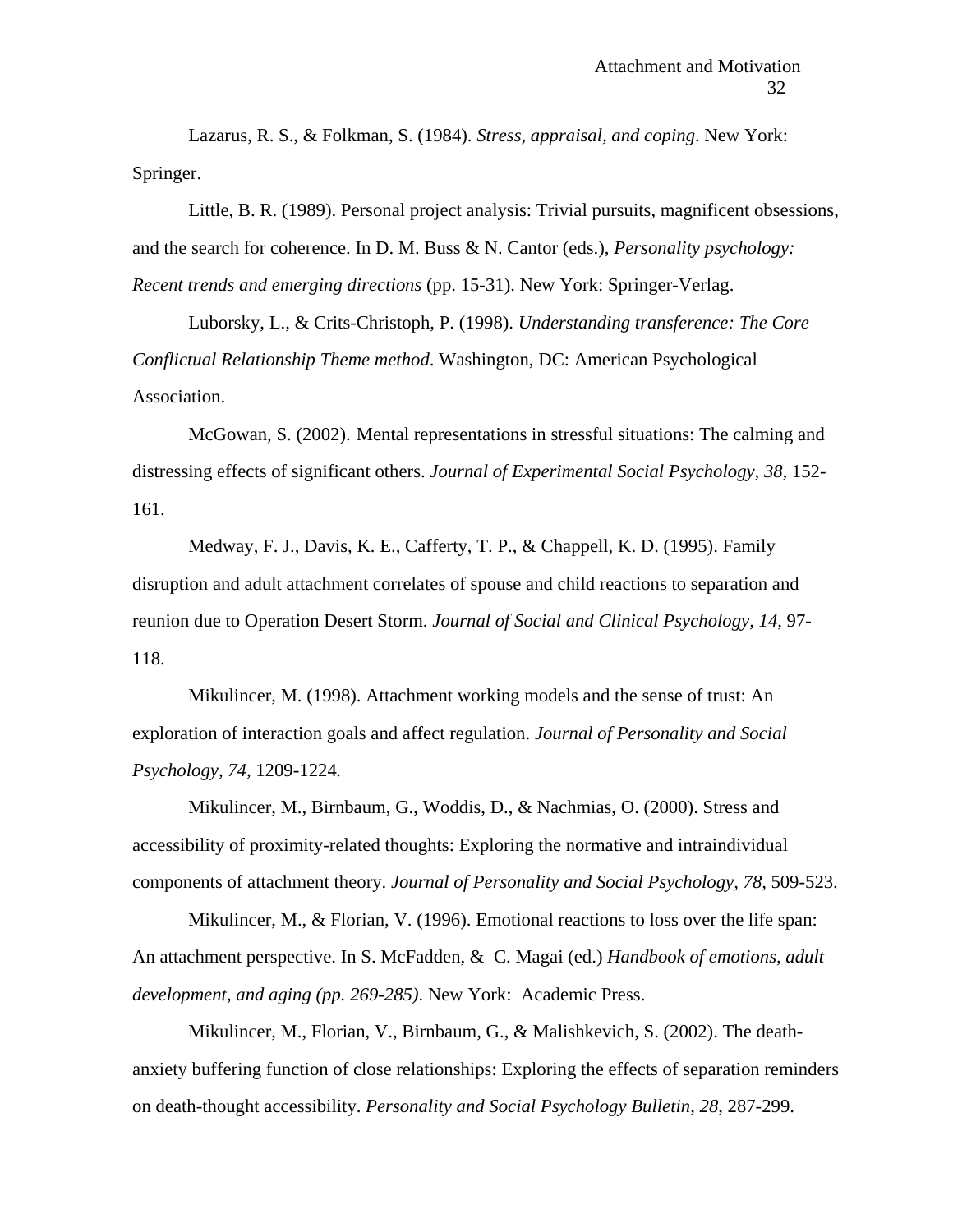Mikulincer, M., Florian, V., & Hirschberger, G. (2002, January). *The dynamic interplay of global, relationship-specific, and contextual representations of attachment security*. Paper presented at the annual meeting of the Society for Personality and Social Psychology, Savannah, GA.

Mikulincer, M., Florian, V., & Tolmacz, R. (1990). Attachment styles and fear of death: A case of affect regulation. *Journal of Personality and Social Psychology, 58*, 273-280.

Mikulincer, M., Gillath, O., & Shaver, P. R. (2002). Activation of the attachment system in adulthood: Threat-related primes increase the accessibility of mental representations of attachment figures. *Journal of Personality and Social Psychology, 83*, 881-895.

Mikulincer, M., Hirschberger, G., Nachmias, O., & Gillath, O. (2001). The affective component of the secure base schema: Affective priming with representations of attachment security. *Journal of Personality and Social Psychology, 81,* 305-321.

Mikulincer, M., & Nachshon, O. (1991). Attachment styles and patterns of selfdisclosure. *Journal of Personality and Social Psychology, 61,* 321-331.

Mikulincer, M., & Rom, E. (2003). *An attachment perspective on positive psychology – Evidence that attachment security promotes meaning, coherence, and self-determination.*  Manuscript in preparation.

Mikulincer, M., & Shaver, P. R. (2001). Attachment theory and intergroup bias: Evidence that priming the secure base schema attenuates negative reactions to out-groups. *Journal of Personality and Social Psychology, 81,* 97-115.

Mikulincer, M., & Shaver, P. R. (2003). The attachment behavioral system in adulthood: Activation, psychodynamics, and interpersonal processes. In M. P. Zanna (Ed.), *Advances in experimental social psychology* (Vol. 35). San Diego: Academic Press.

Pietromonaco, P. R., & Feldman Barrett, L. (1997). Working models of attachment and daily social interactions. *Journal of Personality and Social Psychology, 73*, 1409-1423.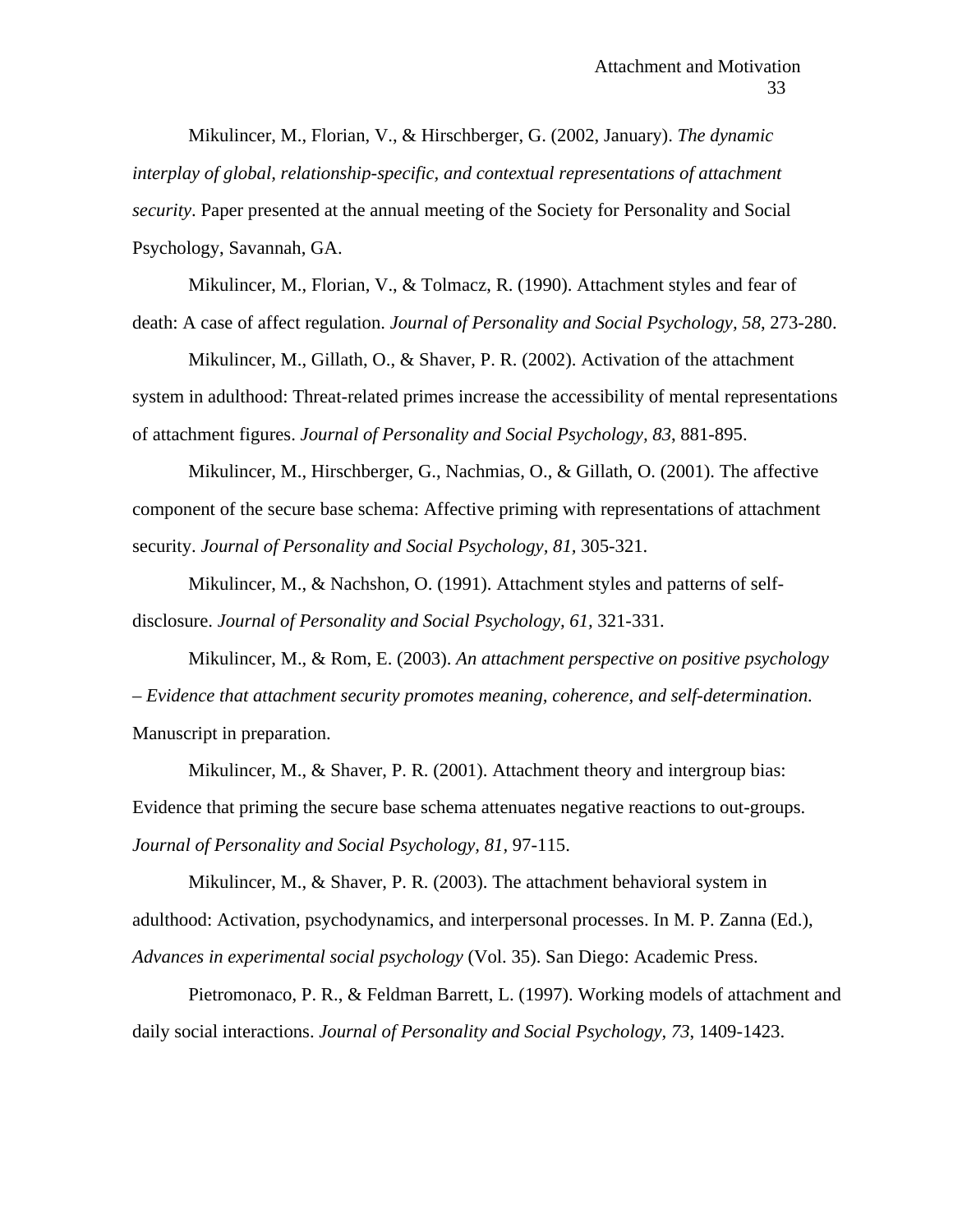Raz, A. (2002). *Personality, core relationship themes, and interpersonal competence among young adults experiencing difficulties in establishing long-term relationships*. Unpublished doctoral dissertation, Haifa University, Haifa, Israel.

Robertson, J., & Bowlby, J. (1952). Responses of young children to separation from their mothers. *Courier of the International Children's Center, Paris, 2,* 131-140.

Rom, E., & Mikulincer, M. (2003). Attachment theory and group processes: The association between attachment style and group-related representations, goals, memory, and functioning. *Journal of Personality and Social Psychology, 84*, 1220-1235*.*

Roseman, I. J., & Evdokas, A. (2004). Appraisals cause experienced emotions: Experimental evidence. *Cognition and Emotion, 18,* 1-28.

Schachner, D. A., & Shaver, P. R. (2002). Attachment style and human mate poaching. *New Review of Social Psychology, 1,* 122-129.

Schachner, D. A., & Shaver, P. R. (2004). Attachment dimensions and motives for sex. *Personal Relationships, 11,* 179-195.

Sheldon, K. M., & Emmons, R. A. (1995). Comparing differentiation and integration within personal goal systems. *Personality and Individual Differences, 18*, 39-46.

Shaver, P. R., & Clark, C. L. (1994). The psychodynamics of adult romantic

attachment. In J. M. Masling & R. F. Bornstein (Eds.), *Empirical perspectives on object* 

*relations theory* (*Empirical studies of psychoanalytic theories,* Vol. 5, pp. 105-156).

Washington, DC: American Psychological Association.

Shaver, P. R., & Hazan, C. (1993). Adult romantic attachment: Theory and evidence.

In D. Perlman & W. Jones (Eds.), *Advances in personal relationships* (Vol. 4, pp. 29-70).

London: Jessica Kingsley.

Shaver, P. R., & Klinnert, M. (1982). Schachter's theories of affiliation and emotions: Implications of developmental research. In L. Wheeler (Ed.), *Review of Personality and Social Psychology* (Vol. 3, pp. 37-71). Beverly Hills: Sage.